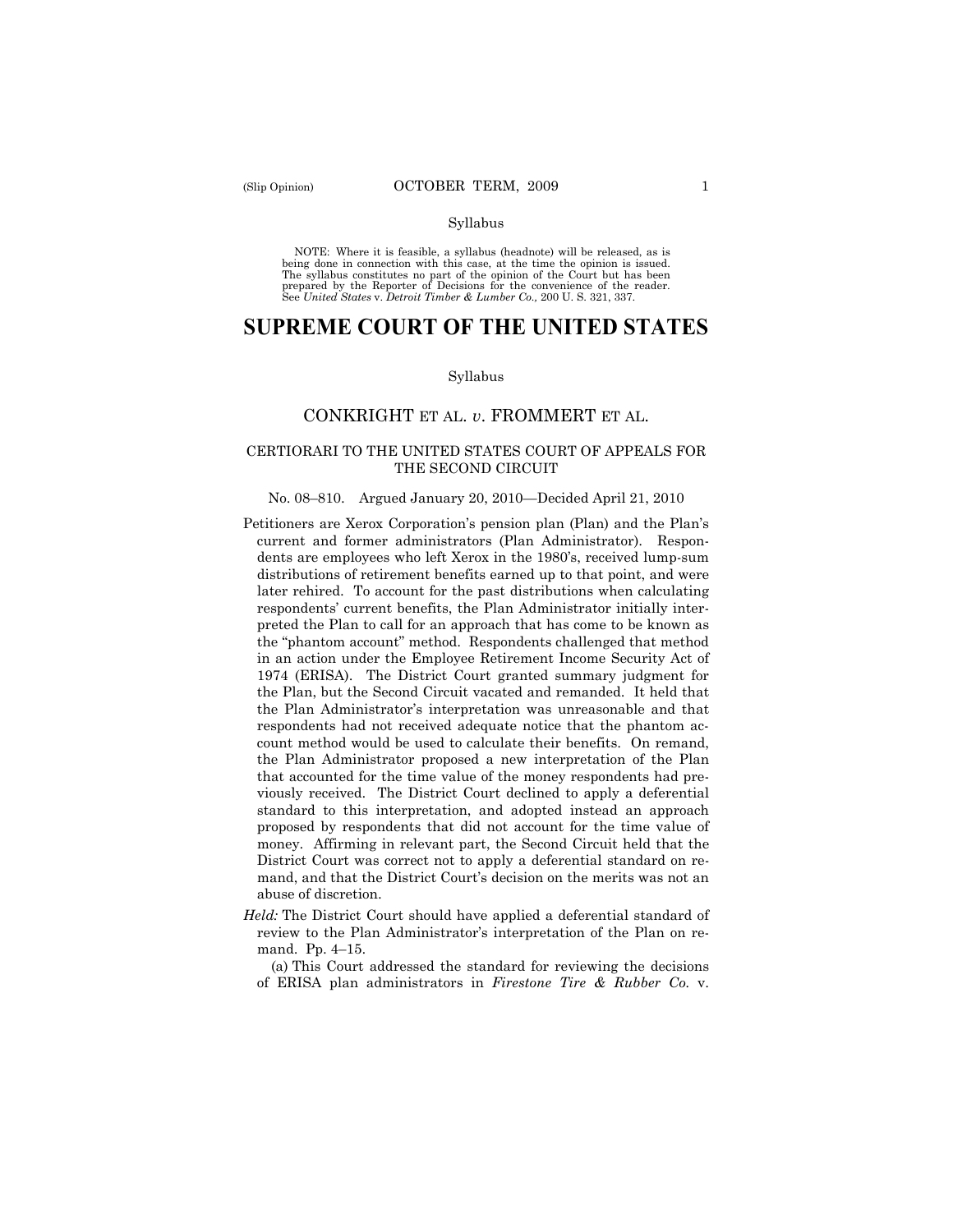#### Syllabus

*Bruch*, 489 U. S. 101. *Firestone* looked to "principles of trust law" for guidance. *Id.*, at 111. Under trust law, the appropriate standard depends on the language of the instrument creating the trust. When a trust instrument gives the trustee "power to construe disputed or doubtful terms, . . . the trustee's interpretation will not be disturbed if reasonable." *Ibid.* Under *Firestone* and the Plan's terms, the Plan Administrator here would normally be entitled to deference when interpreting the Plan. The Court of Appeals, however, crafted an exception to *Firestone* deference, holding that a court need not apply a deferential standard when a plan administrator's previous construction of the same plan terms was found to violate ERISA. Pp. 4–5.

(b) The Second Circuit's "one-strike-and-you're-out" approach has no basis in *Firestone*, which set out a broad standard of deference with no suggestion that it was susceptible to ad hoc exceptions. This Court held in *Metropolitan Life Ins. Co. v. Glenn*, 554 U.S. that a plan administrator operating under a systemic conflict of interest is nonetheless still entitled to deferential review. In light of that ruling, it is difficult to see why a single honest mistake should require a different result. Nor is the Second Circuit's decision supported by the considerations on which *Firestone* and *Glenn* were based—the plan's terms, trust law principles, and ERISA's purposes. The Plan grants the Plan Administrator general interpretive authority without suggesting that the authority is limited to first efforts to construe the Plan. An exception to *Firestone* deference is also not required by trust law principles, which serve as a guide under ERISA but do not "tell the entire story." *Varity Corp.* v. *Howe*, 516 U. S. 489, 497. Trust law does not resolve the specific question whether courts may strip a plan administrator of *Firestone* deference after one goodfaith mistake, but the guiding principles underlying ERISA do.

ERISA represents a " 'careful balancing' between ensuring fair and prompt enforcement of rights under a plan and the encouragement of the creation of such plans." *Aetna Health Inc.* v. *Davila*, 542 U. S. 200, 215. *Firestone* deference preserves this "careful balancing" and protects the statute's interests in efficiency, predictability, and uniformity. Respondents claim that deference is less important once a plan administrator's interpretation has been found unreasonable, but the interests in efficiency, predictability, and uniformity do not suddenly disappear simply because of a single honest mistake, as illustrated by this case. When the District Court declined to apply a deferential standard of review on remand, the court made the case more complicated than necessary. Respondents' approach threatens to interject additional issues into ERISA litigation that "would create further complexity, adding time and expense to a process that may already be too costly for many [seeking] redress." *Glenn, supra*, at \_\_\_.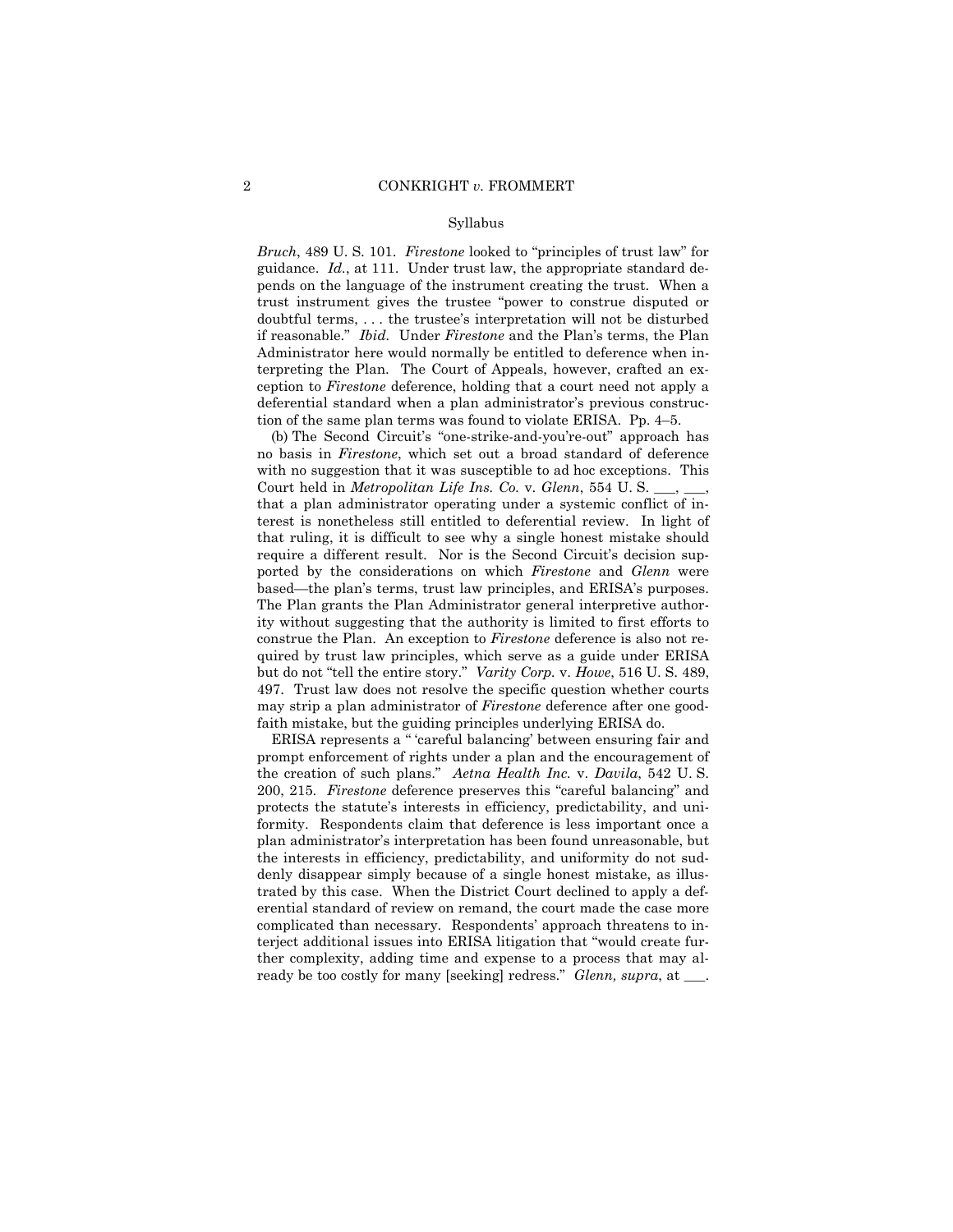#### Syllabus

This case also demonstrates the harm to predictability and uniformity that would result from stripping a plan administrator of *Firestone*  deference. The District Court's interpretation does not account for the time value of money, but respondents' own actuarial expert testified that fairness required recognizing that principle. Respondents do not dispute that the District Court's approach would place them in a better position than employees who never left the company. If other courts construed the Plan to account for the time value of money, moreover, Xerox could be placed in an impossible situation in which the Plan is subject to different interpretations and obligations in different States. Pp. 5–13.

(c) Respondents claim that plan administrators will adopt unreasonable interpretations of their plans seriatim, receiving deference each time, thereby undermining the prompt resolution of benefit disputes, driving up litigation costs, and discouraging employees from challenging administrators' decisions. These concerns are overblown because there is no reason to think that deference would be required in the extreme circumstances that respondents foresee. Multiple erroneous interpretations of the same plan provision, even if issued in good faith, could support a finding that a plan administrator is too incompetent to exercise his discretion fairly, cutting short the rounds of costly litigation that respondents fear. Applying a deferential standard of review also does not mean that the plan administrator will always prevail on the merits. It means only that the plan administrator's interpretation "will not be disturbed if reasonable." *Firestone*, 489 U. S., at 111. The lower courts should have applied the standard established in *Firestone* and *Glenn*. Pp. 13–14.

535 F. 3d 111, reversed and remanded.

ROBERTS, C. J., delivered the opinion of the Court, in which SCALIA, KENNEDY, THOMAS, and ALITO, JJ., joined. BREYER, J., filed a dissenting opinion, in which STEVENS and GINSBURG, JJ., joined. SOTOMAYOR, J., took no part in the consideration or decision of the case.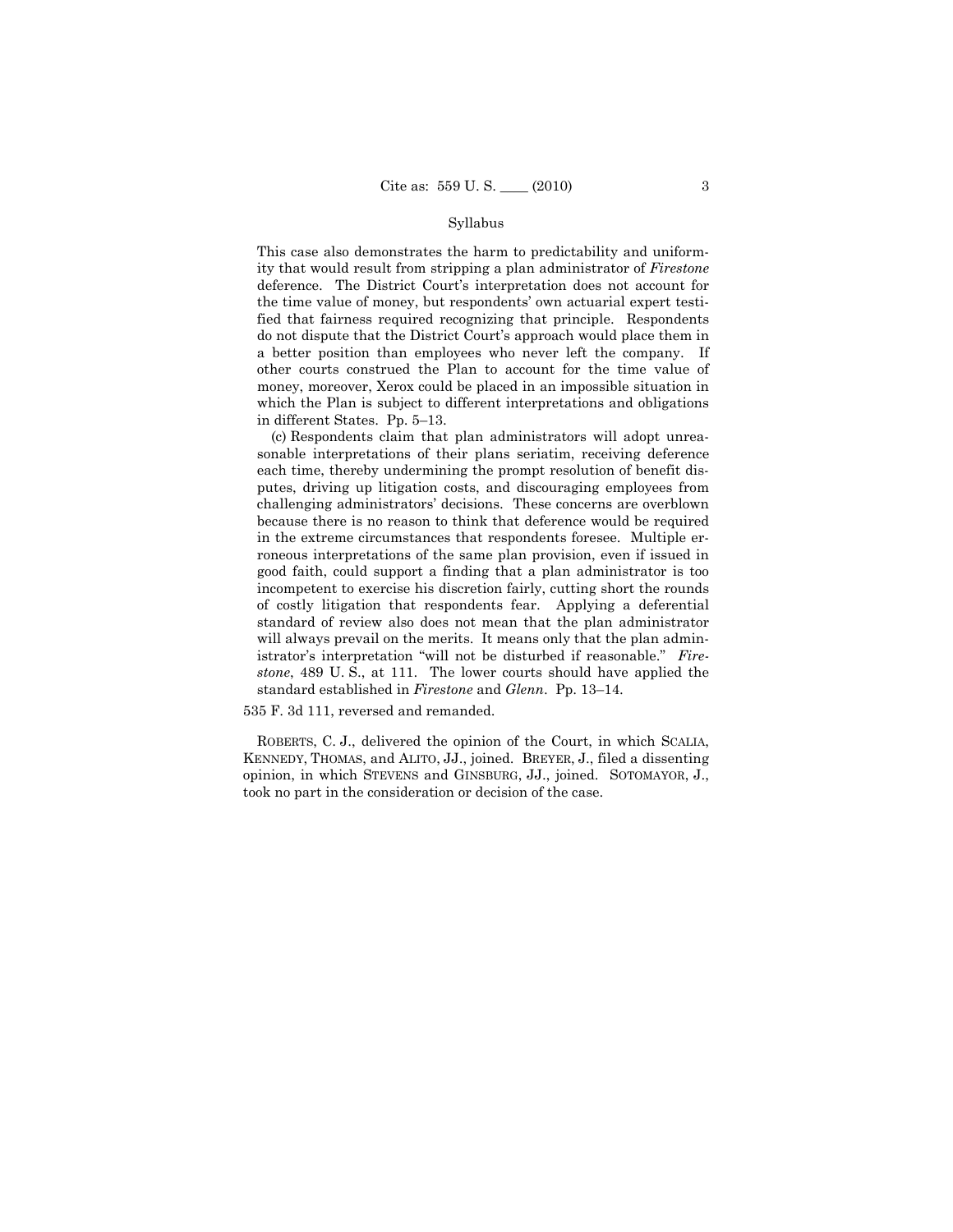NOTICE: This opinion is subject to formal revision before publication in the preliminary print of the United States Reports. Readers are requested to notify the Reporter of Decisions, Supreme Court of the United States, Washington, D. C. 20543, of any typographical or other formal errors, in order that corrections may be made before the preliminary print goes to press.

### $\frac{1}{2}$  ,  $\frac{1}{2}$  ,  $\frac{1}{2}$  ,  $\frac{1}{2}$  ,  $\frac{1}{2}$  ,  $\frac{1}{2}$  ,  $\frac{1}{2}$ **SUPREME COURT OF THE UNITED STATES**

### $\frac{1}{2}$  ,  $\frac{1}{2}$  ,  $\frac{1}{2}$  ,  $\frac{1}{2}$  ,  $\frac{1}{2}$  ,  $\frac{1}{2}$ No. 08–810

## SALLY L. CONKRIGHT, ET AL., PETITIONERS *v.* PAUL J. FROMMERT ET AL.

### ON WRIT OF CERTIORARI TO THE UNITED STATES COURT OF APPEALS FOR THE SECOND CIRCUIT

### [April 21, 2010]

CHIEF JUSTICE ROBERTS delivered the opinion of the Court.

People make mistakes. Even administrators of ERISA plans. That should come as no surprise, given that the Employee Retirement Income Security Act of 1974 is "an enormously complex and detailed statute," *Mertens* v. *Hewitt Associates*, 508 U. S. 248, 262 (1993), and the plans that administrators must construe can be lengthy and complicated. (The one at issue here runs to 81 pages, with 139 sections.) We held in *Firestone Tire & Rubber Co.* v. *Bruch*, 489 U. S. 101 (1989), that an ERISA plan administrator with discretionary authority to interpret a plan is entitled to deference in exercising that discretion. The question here is whether a single honest mistake in plan interpretation justifies stripping the administrator of that deference for subsequent related interpretations of the plan. We hold that it does not.

### I

As in many ERISA matters, the facts of this case are exceedingly complicated. Fortunately, most of the factual details are unnecessary to the legal issues before us, so we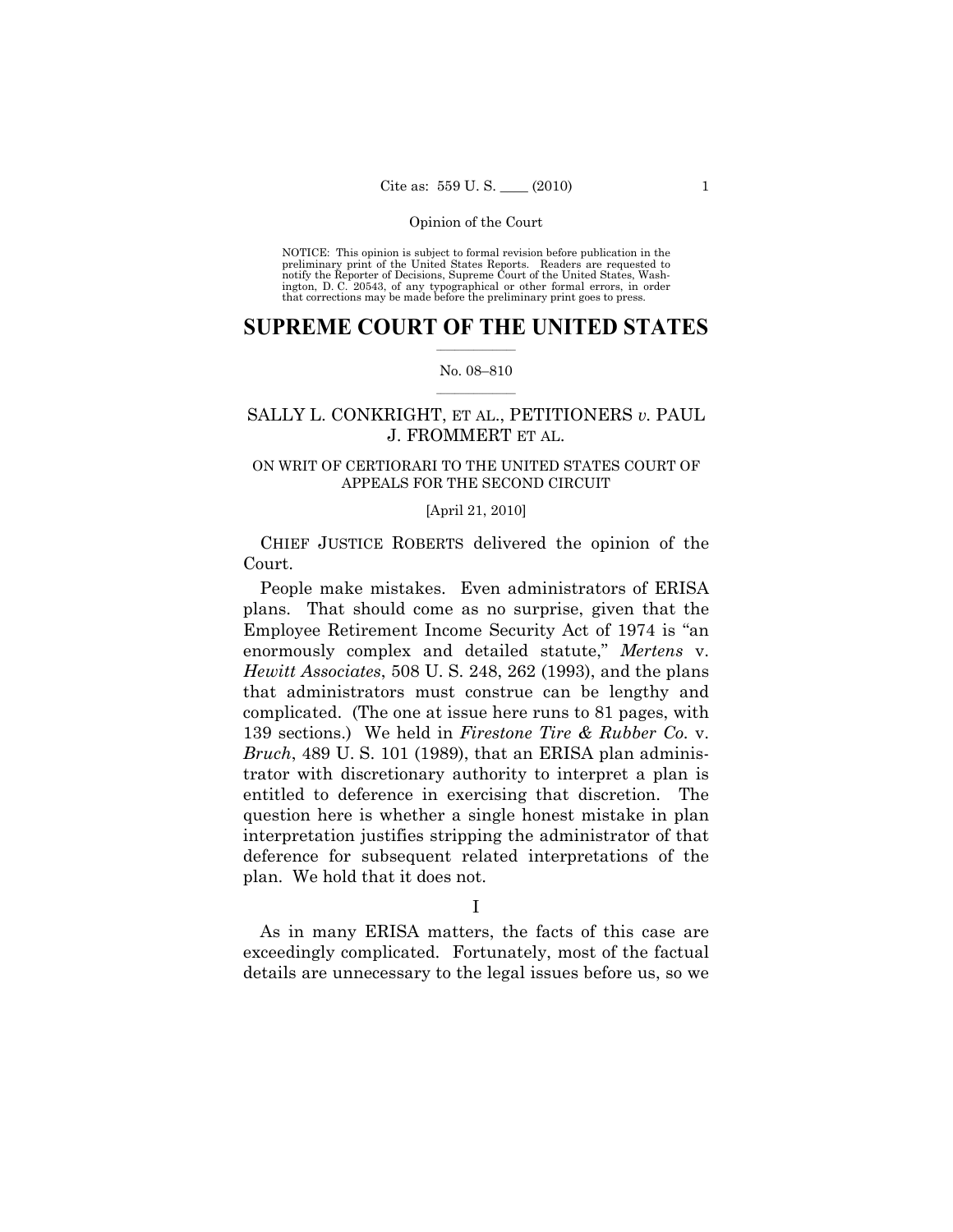cover them only in broad strokes. This case concerns Xerox Corporation's pension plan, which is covered by ERISA, 88 Stat. 829, as amended, 29 U. S. C. §1001 *et seq.* Petitioners are the plan itself (hereinafter Plan), and the Plan's current and former administrators (hereinafter Plan Administrator). See §1002(16)(A)(i); App. 32a. Respondents are Xerox employees who left the company in the 1980's, received lump-sum distributions of retirement benefits they had earned up to that point, and were later rehired. See 328 F. Supp. 2d 420, 424 (WDNY 2004); Brief for Respondents 9–10. The dispute giving rise to this case concerns how to account for respondents' past distributions when calculating their current benefits—that is, how to avoid paying respondents the same benefits twice.

The Plan Administrator initially interpreted the Plan to call for an approach that has come to be known as the "phantom account" method. 328 F. Supp. 2d, at 424. Essentially, that method calculated the hypothetical growth that respondents' past distributions would have experienced if the money had remained in Xerox's investment funds, and reduced respondents' present benefits accordingly. See *id.*, at 426–428; App. to Pet. for Cert. 146a. After the Plan Administrator denied respondents' administrative challenges to that method, respondents filed suit in federal court under ERISA, 29 U. S. C. §1132(a)(1)(B). See 328 F. Supp. 2d, at 428–429. The District Court granted summary judgment for the Plan, applying a deferential standard of review to the Plan Administrator's interpretation. See *id.*, at 430–431, 439. The Second Circuit vacated and remanded, holding that the Plan Administrator's interpretation was unreasonable and that respondents had not been adequately notified that the phantom account method would be used to calculate their benefits. See 433 F. 3d 254, 257, 265–269 (2006).

The phantom account method having been exorcised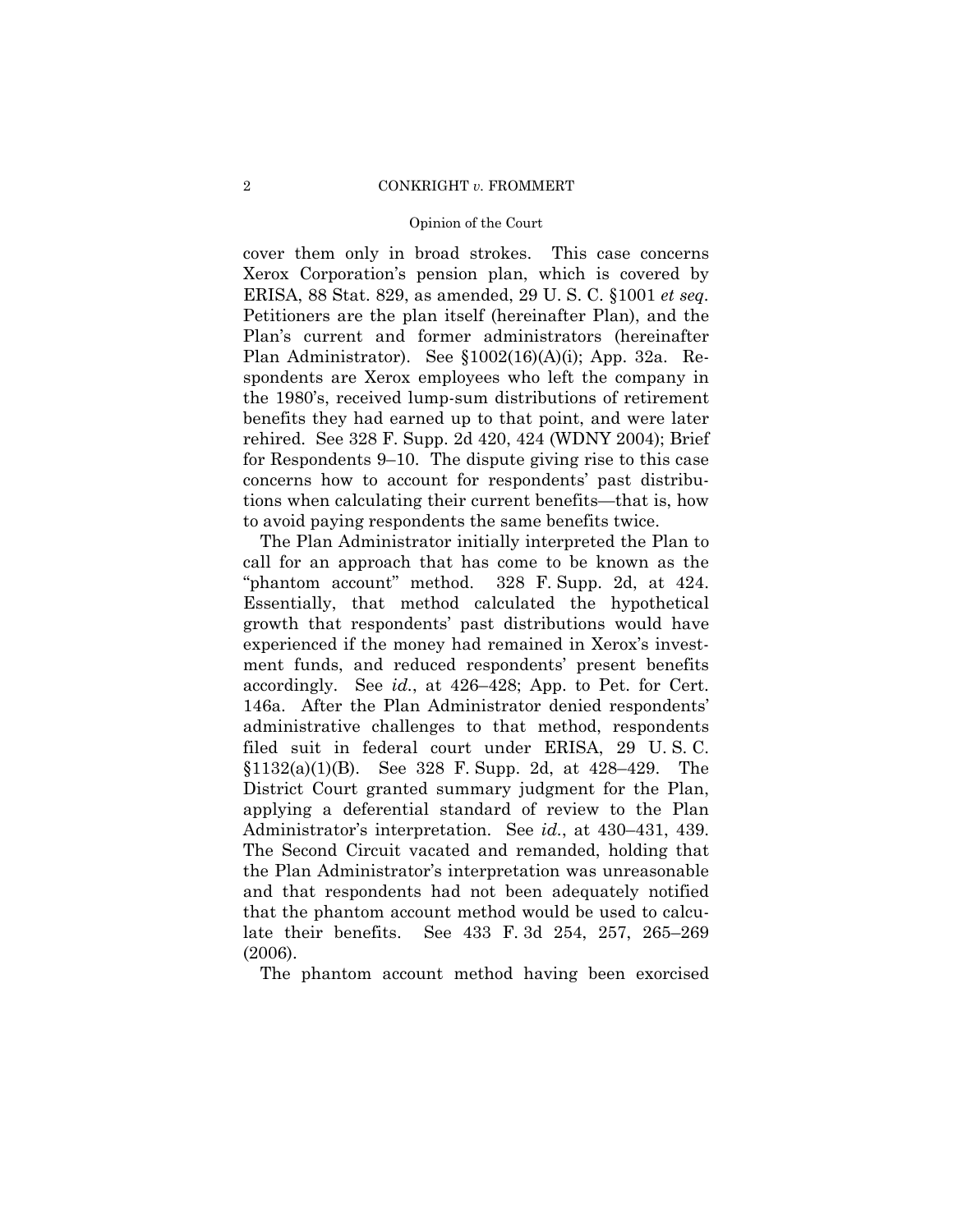from the Plan, the District Court on remand considered other approaches for adjusting respondents' present benefits in light of their past distributions. See 472 F. Supp. 2d 452, 456–458 (WDNY 2007). The Plan Administrator submitted an affidavit proposing an approach that, like the phantom account method, accounted for the time value of the money that respondents had previously received. But unlike the phantom account method, the Plan Administrator's new approach did not calculate the present value of a past distribution based on events that occurred after the distribution was made. Instead, the new approach used an interest rate that was fixed at the time of the distribution, thereby calculating the current value of the distribution based on information that was known at the time of the distribution. See App. to Pet. for Cert. 147a– 153a. Petitioners argued that the District Court should apply a deferential standard of review to this approach, and accept it as a reasonable interpretation of the Plan. See Defendants' Pre-Hearing Brief Addressed to Remedies in No. 00–CV–6311 (WDNY), pp. 7–8; Defendants' Pre-Hearing Reply Brief Addressing Remedies in No. 00–CV– 6311 (WDNY), p. 2.

The District Court did not apply a deferential standard of review. Nor did it accept the Plan Administrator's interpretation. Instead, after finding the Plan to be ambiguous, the District Court adopted an approach proposed by respondents that did not account for the time value of money. Under that approach, respondents' present benefits were reduced only by the nominal amount of their past distributions—thereby treating a dollar distributed to respondents in the 1980's as equal in value to a dollar distributed today. See 472 F. Supp. 2d, at 457–458. The Second Circuit affirmed in relevant part, holding that the District Court was correct not to apply a deferential standard on remand, and that the District Court's decision on the merits was not an abuse of discretion. See 535 F. 3d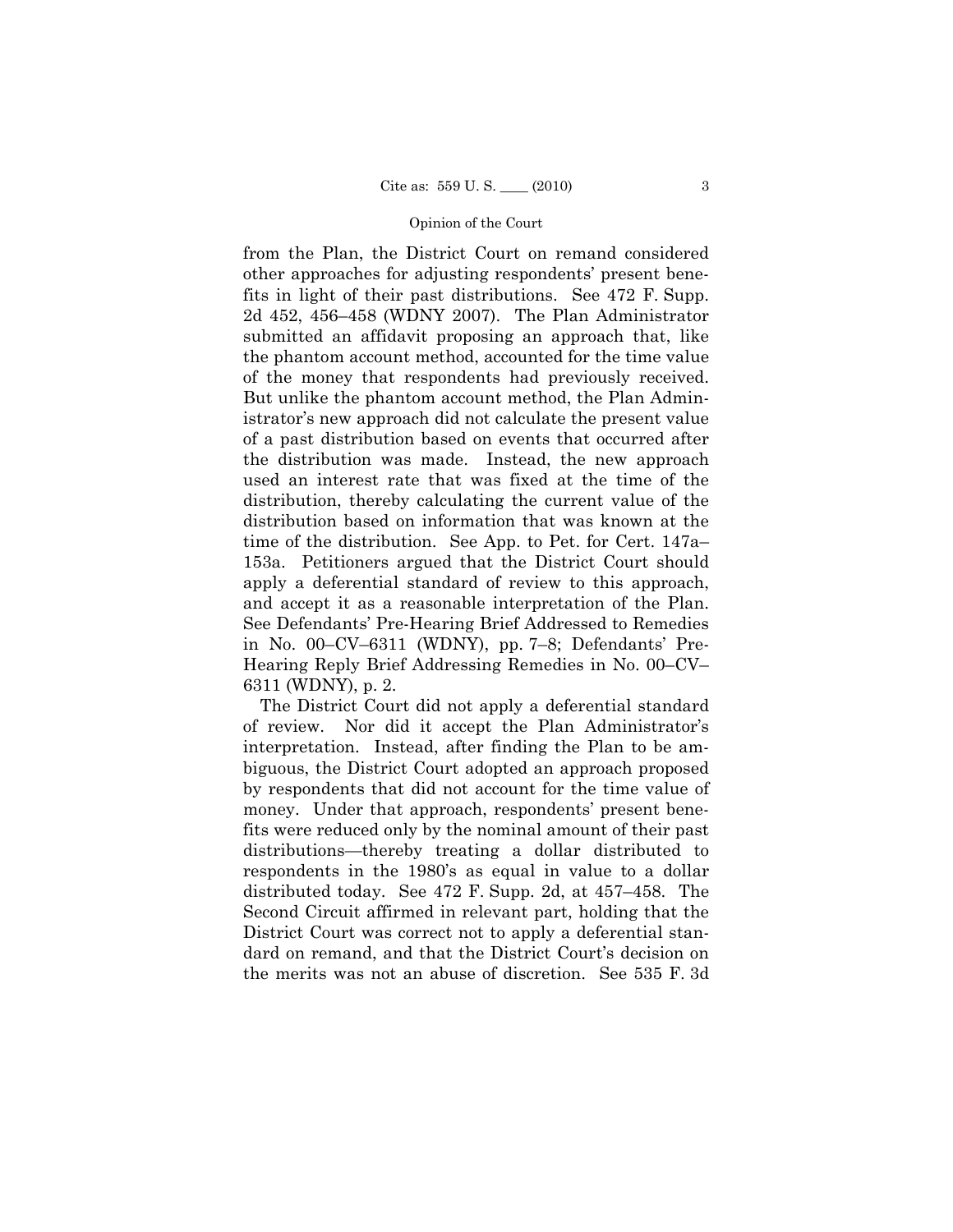### 111, 119 (2008).

Petitioners asked us to grant certiorari on two questions: (1) whether the District Court owed deference to the Plan Administrator's interpretation of the Plan on remand, and (2) whether the Court of Appeals properly granted deference to the District Court on the merits. Pet. for Cert. i. We granted certiorari on both,  $557 \text{ U.S.}$ (2009), but find it necessary to decide only the first.

# II

### A

This Court addressed the standard for reviewing the decisions of ERISA plan administrators in *Firestone,* 489 U. S. 101. Because ERISA's text does not directly resolve the matter, we looked to "principles of trust law" for guidance. *Id.*, at 109, 111. We recognized that, under trust law, the proper standard of review of a trustee's decision depends on the language of the instrument creating the trust. See *id.*, at 111–112. If the trust documents give the trustee "power to construe disputed or doubtful terms, . . . the trustee's interpretation will not be disturbed if reasonable." *Id.*, at 111. Based on these considerations, we held that "a denial of benefits challenged under  $$1132(a)(1)(B)$ is to be reviewed under a *de novo* standard unless the benefit plan gives the administrator or fiduciary discretionary authority to determine eligibility for benefits or to construe the terms of the plan." *Id.*, at 115.

 We expanded *Firestone*'s approach in *Metropolitan Life Ins. Co.* v. *Glenn*, 554 U. S. \_\_\_ (2008). In determining the proper standard of review when a plan administrator operates under a conflict of interest, we again looked to trust law, the terms of the plan at issue, and the principles of ERISA—plus, of course, our precedent in *Firestone*. See 554 U. S., at \_\_\_ (slip op., at 4, 6–7, 9–10). We held that, when the terms of a plan grant discretionary authority to the plan administrator, a deferential standard of review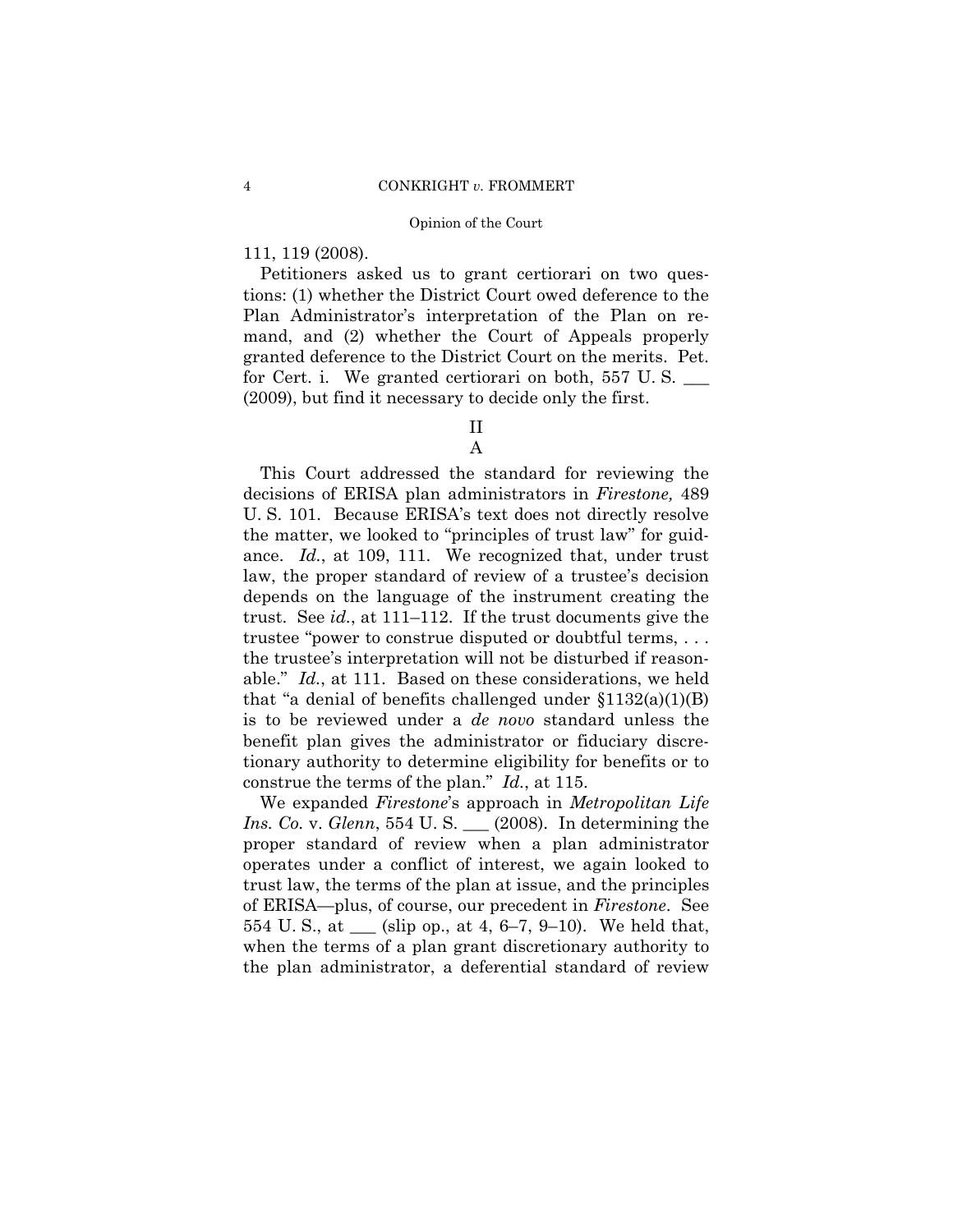remains appropriate even in the face of a conflict. See *id.*, at  $\_\_\$  (slip op., at 9).

It is undisputed that, under *Firestone* and the terms of the Plan, the Plan Administrator here would normally be entitled to deference when interpreting the Plan. See 328 F. Supp. 2d, at 430–431 (observing that the Plan grants the Plan Administrator "broad discretion in making decisions relative to the Plan"). The Court of Appeals, however, crafted an exception to *Firestone* deference. Specifically, the Second Circuit held that a court need not apply a deferential standard "where the administrator ha[s] previously construed the same [plan] terms and we found such a construction to have violated ERISA." 535 F. 3d, at 119. Under that view, the District Court here was entitled to reject a reasonable interpretation of the Plan offered by the Plan Administrator, solely because the Court of Appeals had overturned a previous interpretation by the Administrator. Cf. *ibid.* (accepting the District Court's chosen method as one of "several reasonable alternatives").

### B

We reject this "one-strike-and-you're-out" approach. Brief for Petitioners 51. As an initial matter, it has no basis in the Court's holding in *Firestone*, which set out a broad standard of deference without any suggestion that the standard was susceptible to ad hoc exceptions like the one adopted by the Court of Appeals. See 489 U. S., at 111, 115. Indeed, we refused to create such an exception to *Firestone* deference in *Glenn*, recognizing that ERISA law was already complicated enough without adding "special procedural or evidentiary rules" to the mix. 554 U. S., at \_\_\_ (slip op., at 10). If, as we held in *Glenn*, a systemic conflict of interest does not strip a plan administrator of deference, see *id.*, at  $\_\_\_$  (slip op., at 9), it is difficult to see why a single honest mistake would require a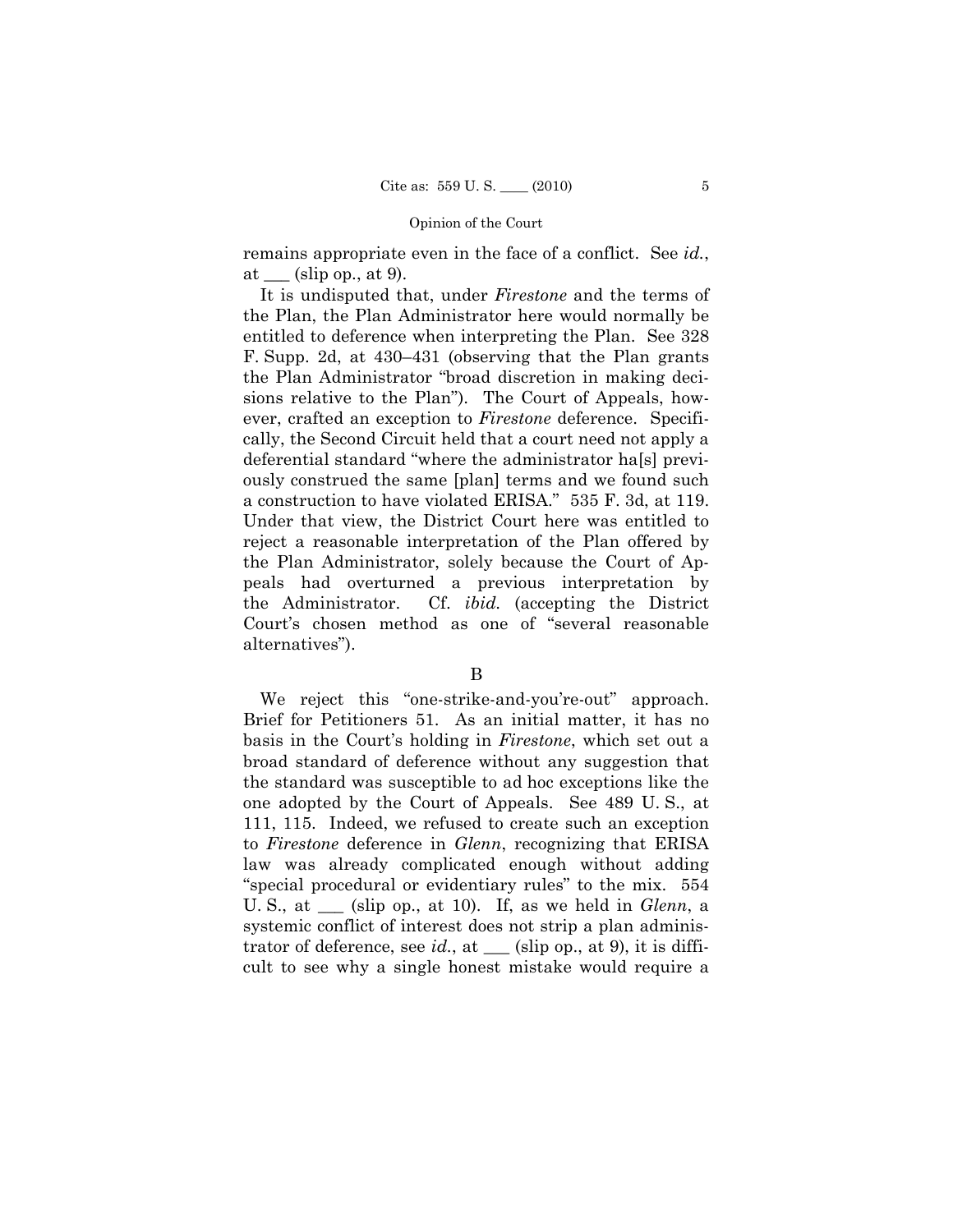different result.

Nor is the Court of Appeals' decision supported by the considerations on which our holdings in *Firestone* and *Glenn* were based—namely, the terms of the plan, principles of trust law, and the purposes of ERISA. See *supra*, at 4–5. First, the Plan here grants the Plan Administrator general authority to "[c]onstrue the Plan." App. to Pet. for Cert. 141a–142a. Nothing in that provision suggests that the grant of authority is limited to first efforts to construe the Plan.

Second, the Court of Appeals' exception to *Firestone*  deference is not required by principles of trust law. Trust law is unclear on the narrow question before us. A leading treatise states that a court will strip a trustee of his discretion when there is reason to believe that he will not exercise that discretion fairly—for example, upon a showing that the trustee has already acted in bad faith:

"If the trustee's failure to pay a reasonable amount [to the beneficiary of the trust] is due to a failure to exercise [the trustee's] discretion honestly and fairly, the court may well fix the amount [to be paid] itself. On the other hand, if the trustee's failure to provide reasonably for the beneficiary is due to a mistake as to the trustee's duties or powers, and there is no reason to believe the trustee will not fairly exercise the discretion once the court has determined the extent of the trustee's duties and powers, the court ordinarily will not fix the amount but will instead direct the trustee to make reasonable provision for the beneficiary's support." 3 A. Scott, W. Fratcher, & M. Ascher, Scott and Ascher on Trusts §18.2.1, pp. 1348–1349 (5th ed. 2007) (hereinafter Scott and Ascher) (footnote omitted) (citing cases).

This is not surprising—if the settlor who creates a trust grants discretion to the trustee, it seems doubtful that the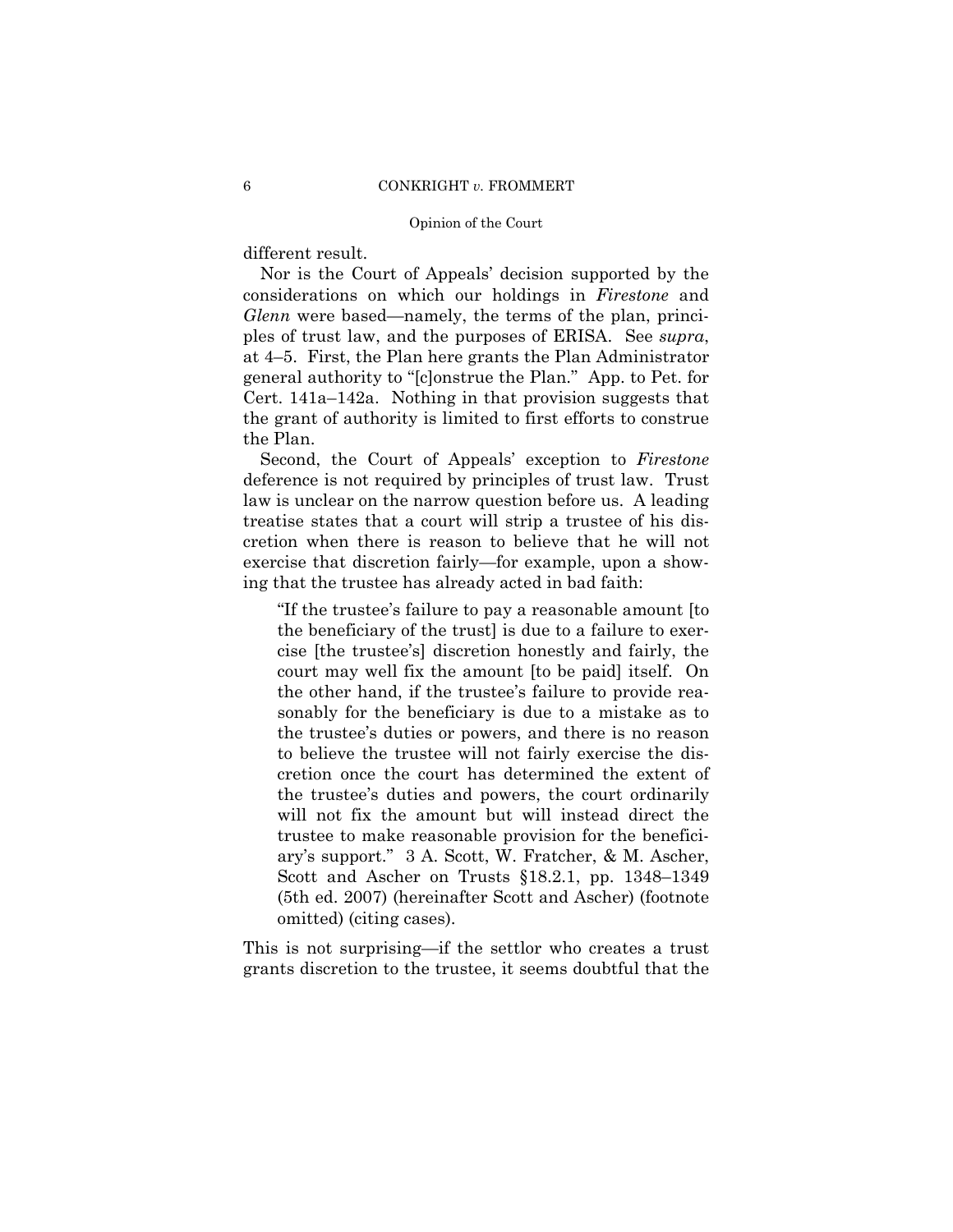settlor would want the trustee divested entirely of that discretion simply because of one good-faith mistake.<sup>1</sup>

Here the lower courts made no finding that the Plan Administrator had acted in bad faith or would not fairly exercise his discretion to interpret the terms of the Plan. Thus, if the District Court had followed the trust law principles set out in Scott and Ascher, it should not have "act[ed] as a substitute trustee," *Eaton* v. *Eaton*, 82 N. H. 216, 218, 132 A. 10, 11 (1926), and stripped the Plan

——————

<sup>1</sup>The dissent is wrong to suggest a lack of case support for this interpretation of trust law. *Post*, at 10–12 (opinion of BREYER, J.). See, *e.g., Hanford* v. *Clancy*, 87 N. H. 458, 461, 183 A. 271, 272–273 (1936) ("Affirmative orders of disposition, such as the court made in this case, may *only* be sustained if, under the circumstances, there is but one reasonable disposition possible. If more than one reasonable disposition could be made, then the trustee *must* make the choice" (emphasis added)); *In re Sullivan's Will*, 144 Neb. 36, 40–41, 12 N. W. 2d 148, 150–151 (1943) (although trustees erred in not providing any support to plaintiff, "the court was *without authority* to determine the amount of support to which plaintiff was entitled from the trust fund" because "the court has *no authority* to substitute its judgment for that of the trustees" (emphasis added)); *Eaton* v. *Eaton*, 82 N. H. 216, 218–219, 132 A. 10, 11 (1926) ("[The trustee's] failure to administer the fund properly did not entitle the court to act as a substitute trustee. . . . [W]ithin the limits of reasonableness the trustee *alone* may exercise discretion, since that is what the will requires" (emphasis added) (cited in 3 A. Scott & W. Fratcher, Law of Trusts §187.1, pp. 30–31 (4th ed. 1988))); *In re Marre's Estate*, 18 Cal. 2d 184, 190, 114 P. 2d 586, 590– 591 (1941) (lower court erred in setting amount of payments to beneficiary after ruling that trustees had mistakenly failed to make payment; "[i]t is well settled that the courts will not attempt to exercise discretion which has been confided to a trustee unless it is clear that the trustee has abused his discretion in some manner. . . . The amounts to be paid should therefore be determined in the discretion of the trustees" (cited in 3 Scott and Ascher 1349, n. 4 (5th ed. 2007))); *Finch* v. *Wachovia Bank & Trust Co.*, 156 N. C. App. 343, 348, 577 S. E. 2d 306, 310 (2003) (agreeing with lower court that trustee abused its discretion, but vacating the court's remedial order because it would "strip discretion from the trustee and replace it with the judgment of the court"). See also Brief for Petitioners 40–43.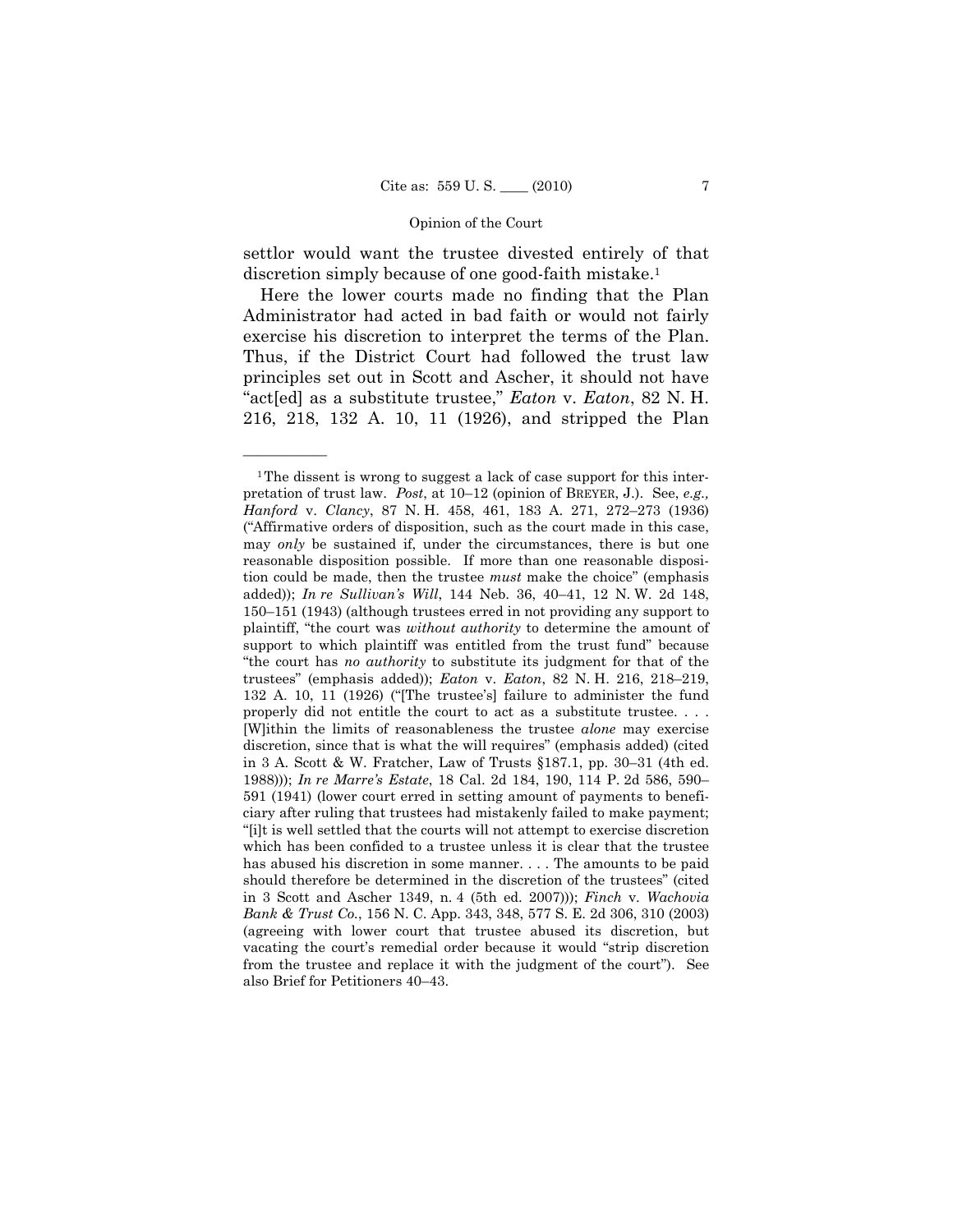### 8 CONKRIGHT *v*. FROMMERT

### Opinion of the Court

Administrator of the deference he would otherwise enjoy under *Firestone* and the terms of the Plan.

Other trust law sources, however, point the other way. For example, the Restatement (Second) of Trusts states that "the court will control the trustee in the exercise of a power where he acts beyond the bounds of a reasonable judgment." Restatement (Second) of Trusts §187, Comment *i*, p. 406 (1957). Another treatise states that, after a trustee has abused his discretion, "[s]ometimes the court decides for the trustee how he should act, either by stating the exact result it desires to achieve, or by fixing some limits on the trustee's action and giving him leeway within those limits." G. Bogert & G. Bogert, Law of Trusts and Trustees §560, p. 223 (2d rev. ed. 1980).

The unclear state of trust law on the question was perhaps best captured by the Texas Supreme Court:

"There is authority for ordering a dismissal of the case to afford the trustee an opportunity to exercise a reasonable discretion in arriving at the amount of payments to be made in the light of our discussion of the problem and after a proper consideration of the many factors involved. On the other hand, there is authority for remanding the case to the trial court to hear evidence and in the exercise of its supervisory jurisdiction to fix the amount of such payments. There is still other authority for remanding the case to the trial court to hear evidence and fix the boundaries of a reasonable discretion to be exercised by the trustee within maximum and minimum limits." *State* v. *Rubion*, 158 Tex. 43, 54–55, 308 S. W. 2d 4, 11 (1957) (citations omitted).

While we are "guided by principles of trust law" in ERISA cases, *Firestone*, 489 U. S., at 111, we have recognized before that "trust law does not tell the entire story," *Varity Corp.* v. *Howe*, 516 U. S. 489, 497 (1996); see *ibid.*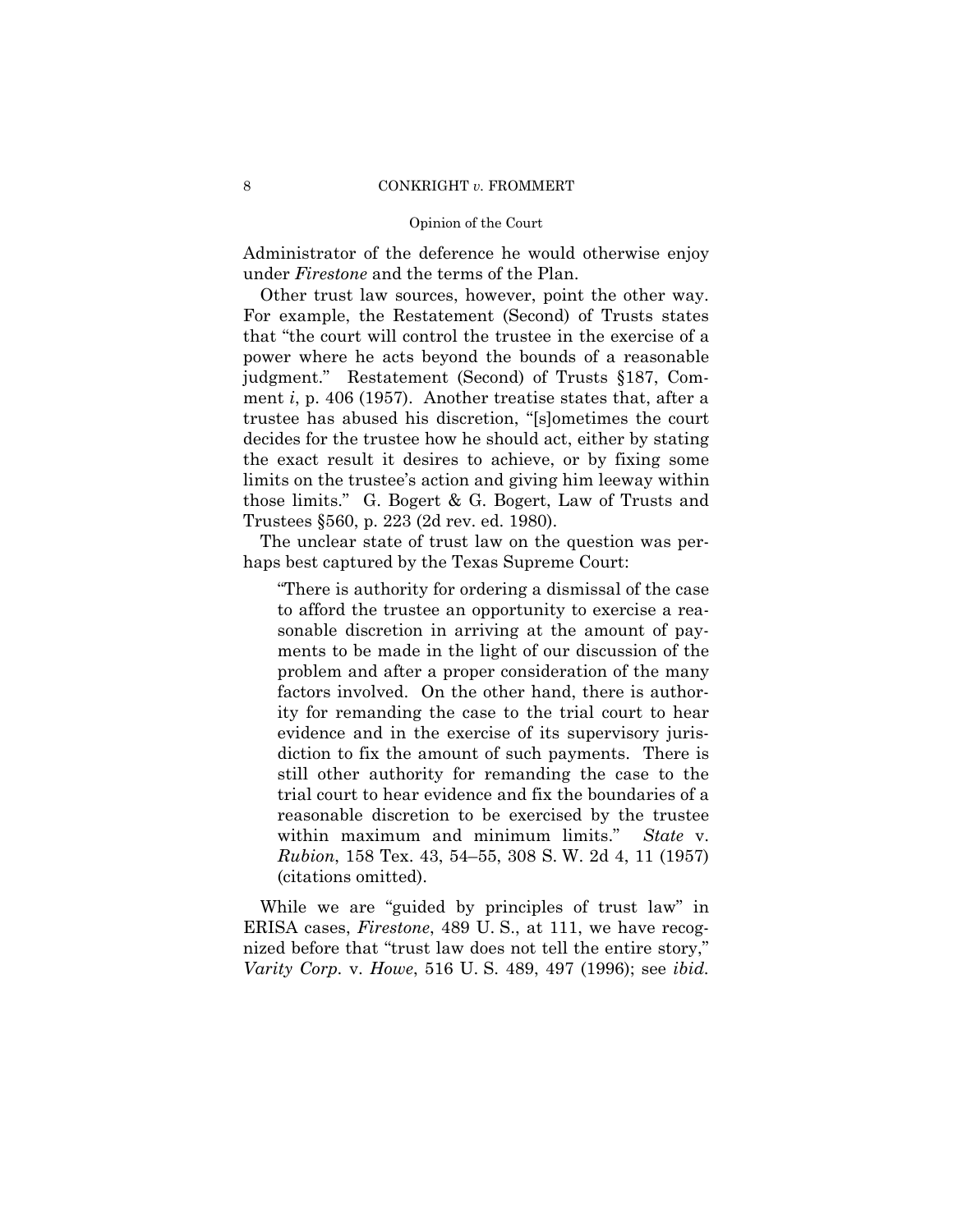("In some instances, trust law will offer only a starting point, after which courts must go on to ask whether, or to what extent, the language of the statute, its structure, or its purposes require departing from common-law trust requirements"); Brief for Respondents 50 (pressing same view as the dissent but concluding that the dispute over trust law "need not be resolved"). Here trust law does not resolve the specific issue before us, but the guiding principles we have identified underlying ERISA do.

Congress enacted ERISA to ensure that employees would receive the benefits they had earned, but Congress did not require employers to establish benefit plans in the first place. *Lockheed Corp.* v. *Spink*, 517 U. S. 882, 887 (1996). We have therefore recognized that ERISA represents a "'careful balancing' between ensuring fair and prompt enforcement of rights under a plan and the encouragement of the creation of such plans." *Aetna Health Inc.* v. *Davila*, 542 U. S. 200, 215 (2004) (quoting *Pilot Life Ins. Co.* v. *Dedeaux*, 481 U. S. 41, 54 (1987)). Congress sought "to create a system that is [not] so complex that administrative costs, or litigation expenses, unduly discourage employers from offering [ERISA] plans in the first place." *Varity Corp.*, *supra*, at 497. ERISA "induc[es] employers to offer benefits by assuring a predictable set of liabilities, under uniform standards of primary conduct and a uniform regime of ultimate remedial orders and awards when a violation has occurred." *Rush Prudential HMO, Inc.* v. *Moran*, 536 U. S. 355, 379 (2002).

*Firestone* deference protects these interests and, by permitting an employer to grant primary interpretive authority over an ERISA plan to the plan administrator, preserves the "careful balancing" on which ERISA is based. Deference promotes efficiency by encouraging resolution of benefits disputes through internal administrative proceedings rather than costly litigation. It also promotes predictability, as an employer can rely on the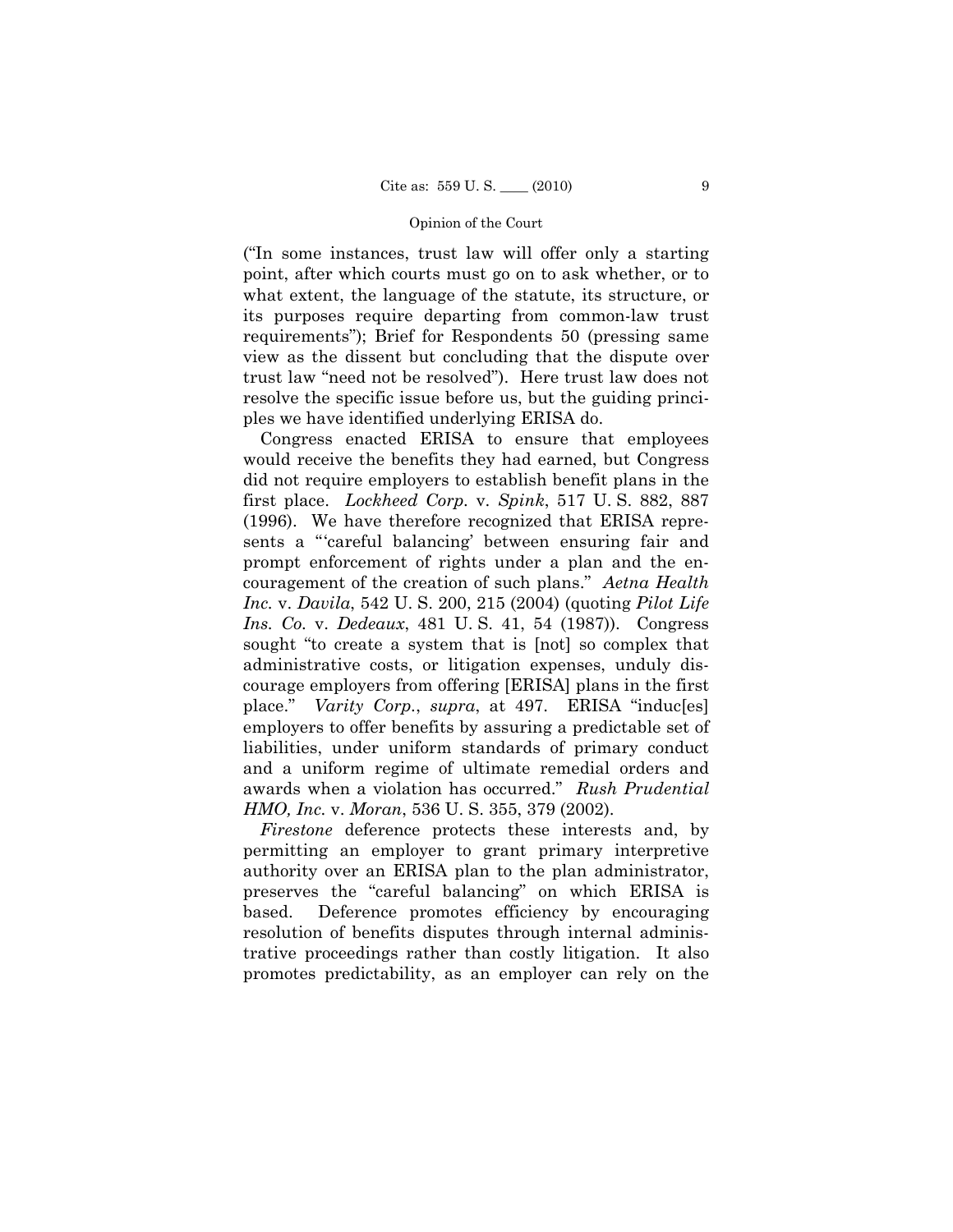### 10 CONKRIGHT *v.* FROMMERT

### Opinion of the Court

expertise of the plan administrator rather than worry about unexpected and inaccurate plan interpretations that might result from *de novo* judicial review. Moreover, *Firestone* deference serves the interest of uniformity, helping to avoid a patchwork of different interpretations of a plan, like the one here, that covers employees in different jurisdictions—a result that "would introduce considerable inefficiencies in benefit program operation, which might lead those employers with existing plans to reduce benefits, and those without such plans to refrain from adopting them." *Fort Halifax Packing Co.* v. *Coyne*, 482 U. S. 1, 11 (1987). Indeed, a group of prominent actuaries tells us that it is impossible even to determine whether an ERISA plan is solvent (a duty imposed on actuaries by federal law, see 29 U.S.C.  $\S(1023(a)(4), (d))$  if the plan is interpreted to mean different things in different places. See Brief for Chief Actuaries as *Amici Curiae* 5–11.

Respondents and the United States as *amicus curiae* do not question that deference to plan administrators serves these important purposes. Rather, they argue that deference is less important once a plan administrator has issued an interpretation of a plan found to be unreasonable. But the interests in efficiency, predictability, and uniformity—and the manner in which they are promoted by deference to reasonable plan construction by administrators do not suddenly disappear simply because a plan administrator has made a single honest mistake.

This case illustrates the point. Consider first the interest in efficiency, an interest that Xerox has pursued by granting the Plan Administrator authority to construe the Plan. On remand from the Court of Appeals, if the District Court had applied a deferential standard of review under *Firestone*, the question before it would have been whether the Plan Administrator's interpretation of the Plan was reasonable. After answering that question, the case might well have been over. Instead, the District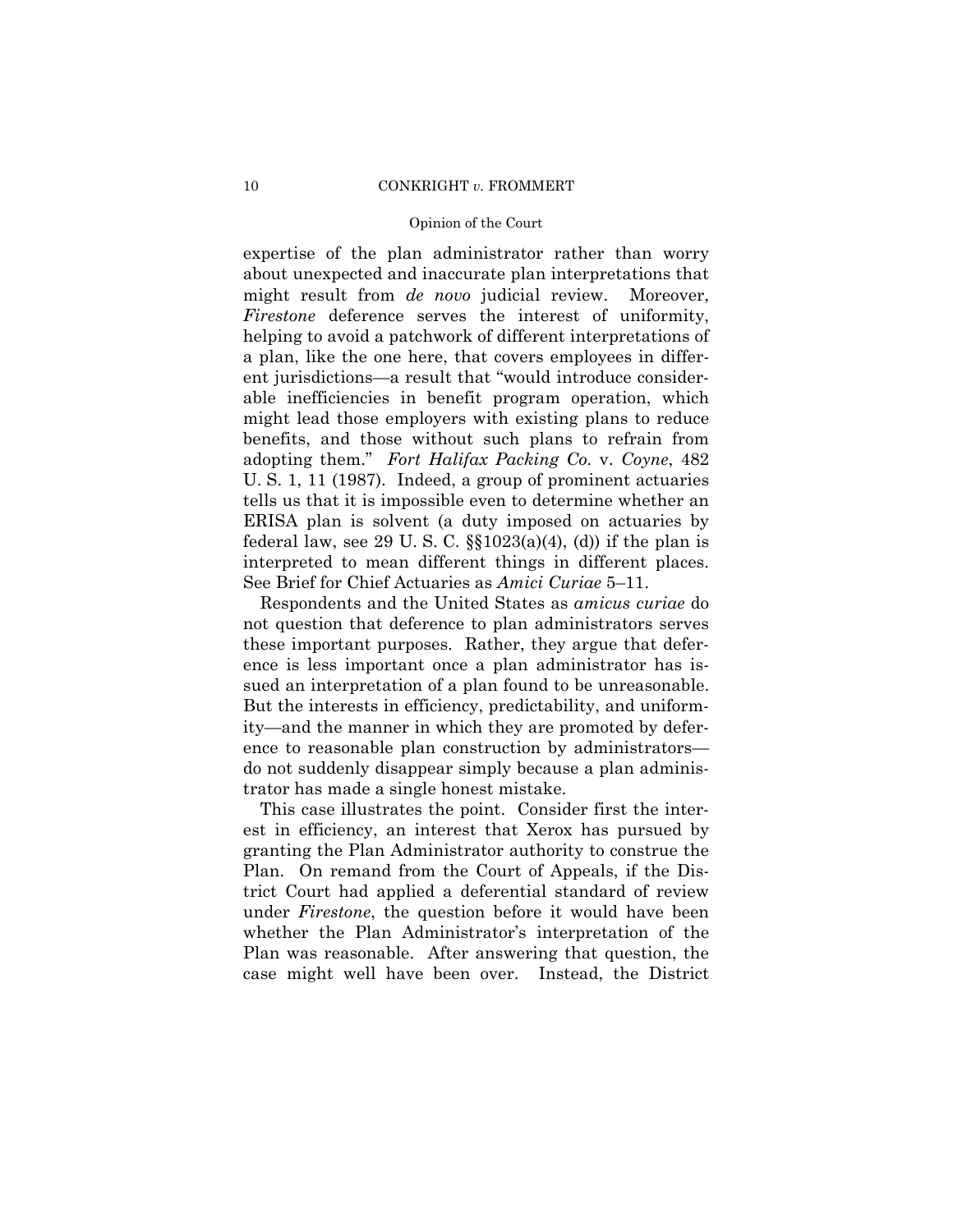Court declined to defer, and therefore had to answer the more complicated question of how best to interpret the Plan.

The prospect of increased litigation costs inherent in respondents' approach does not end there. Under respondents' and the Government's view, the question whether a deferential standard of review was required in this case turns on whether the Plan Administrator was interpreting the "same terms" or deciding the "same issue" on remand. See Brief for Respondents 43, 46–48, 53, and n. 13; Brief for United States as *Amicus Curiae* 13–15, 23. Whether that condition is satisfied will not always be clear. Indeed, petitioners dispute that question here, arguing that the Plan Administrator confronted an entirely new issue on remand—how to interpret the Plan, knowing that specific provisions requiring use of the phantom account method could not be applied to respondents due to a lack of notice. See Brief for Petitioners 50–51. Respondents would force the parties to litigate this potentially complicated "same issue" or "same terms" question before a district court could even decide whether deference is owed to a plan administrator's view. As we recognized in *Glenn*, there is little place in the ERISA context for these sorts of "special procedural rules [that] would create further complexity, adding time and expense to a process that may already be too costly for many of those who seek redress." 554 U. S., at  $(\text{slip op.}, \text{at } 10).$ 

The position of respondents and the Government could interject other additional issues into ERISA litigation. For example, even under their view, the District Court here *could* have granted deference to the Plan Administrator; the court merely was not *required* to do so. See Brief for Respondents 43, 49–50, 52–53; Brief for United States as *Amicus Curiae* 23–24. That raises the question of how a court is to decide between the two options; respondents' answer is to weigh an indeterminate number of factors,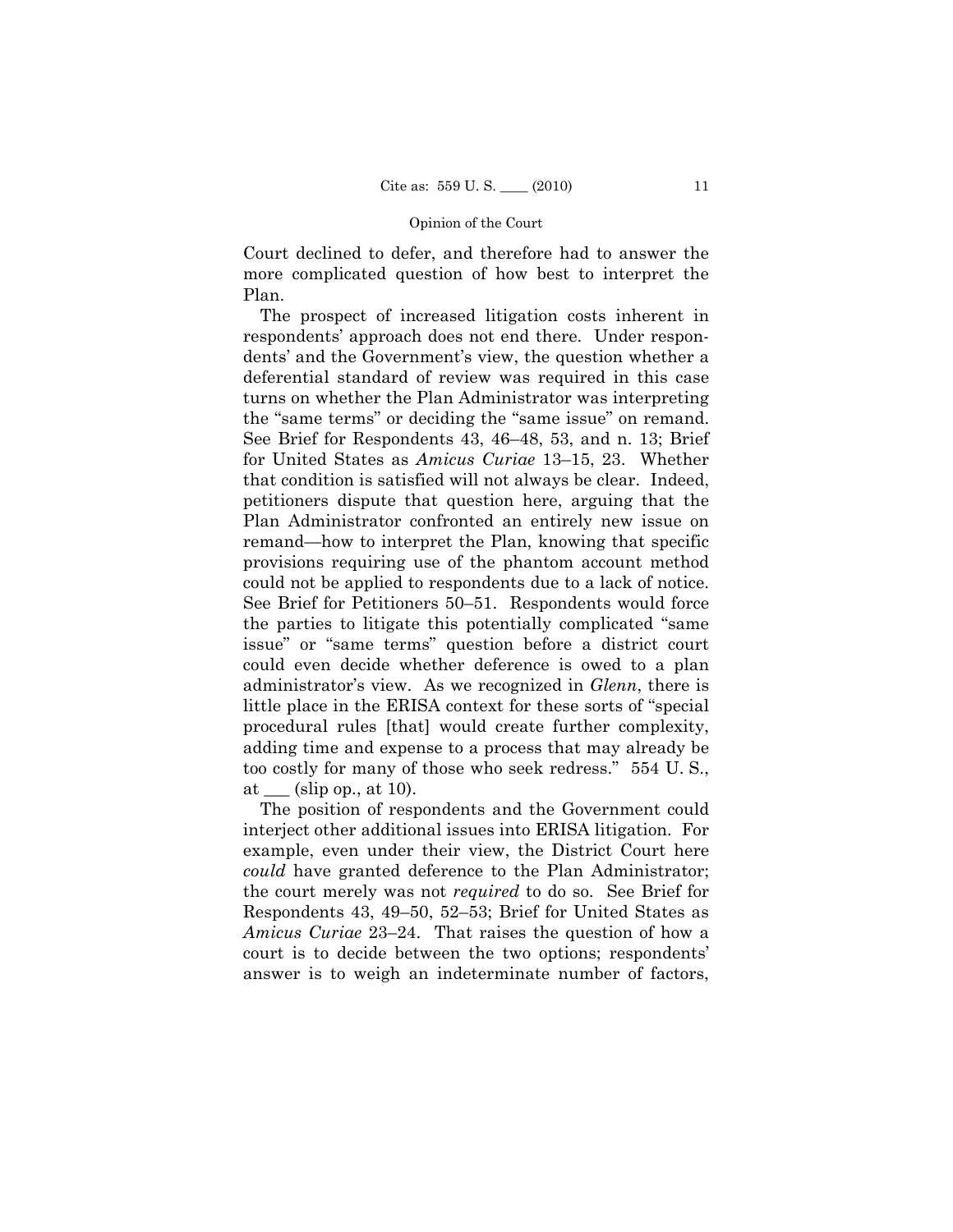which would only further complicate ERISA proceedings. See Tr. of Oral Arg. 34, 40–45.

This case also demonstrates the harm to the interest in predictability that would result from stripping a plan administrator of *Firestone* deference. After declining to apply a deferential standard here, the District Court adopted an interpretation of the Plan that does not account for the time value of money. 472 F. Supp. 2d, at 458; 535 F. 3d, at 119. In the actuarial world, this is heresy, and highly unforeseeable. Indeed, the actuaries tell us that they have never encountered an ERISA plan resembling this one that did not include some adjustment for the time value of money. Brief for Chief Actuaries as *Amici Curiae* 12.

Respondents' own actuarial expert testified before the District Court that fairness would require recognizing the time value of money in some fashion. See App. 127a, 130a. And respondents and the Government do not dispute that the District Court's approach, which does not account for the fact that respondents were able to use their past distributions as they saw fit for over 20 years, would place respondents in a better position than employees who never left the company. Cf. Brief for Respondents 42–43; Brief for United States as *Amicus Curiae* 32–33. Deference to plan administrators, who have a duty to all beneficiaries to preserve limited plan assets, see *Varity Corp.*, 516 U. S., at 514, helps prevent such windfalls for particular employees.

Finally, this case demonstrates the uniformity problems that arise from creating ad hoc exceptions to *Firestone*  deference. If other courts were to adopt an interpretation of the Plan that does account for the time value of money, Xerox could be placed in an impossible situation. Similar Xerox employees could be entitled to different benefits depending on where they live, or perhaps where they bring a legal action. Cf. 29 U. S. C. §1132(e)(2) (permitting suit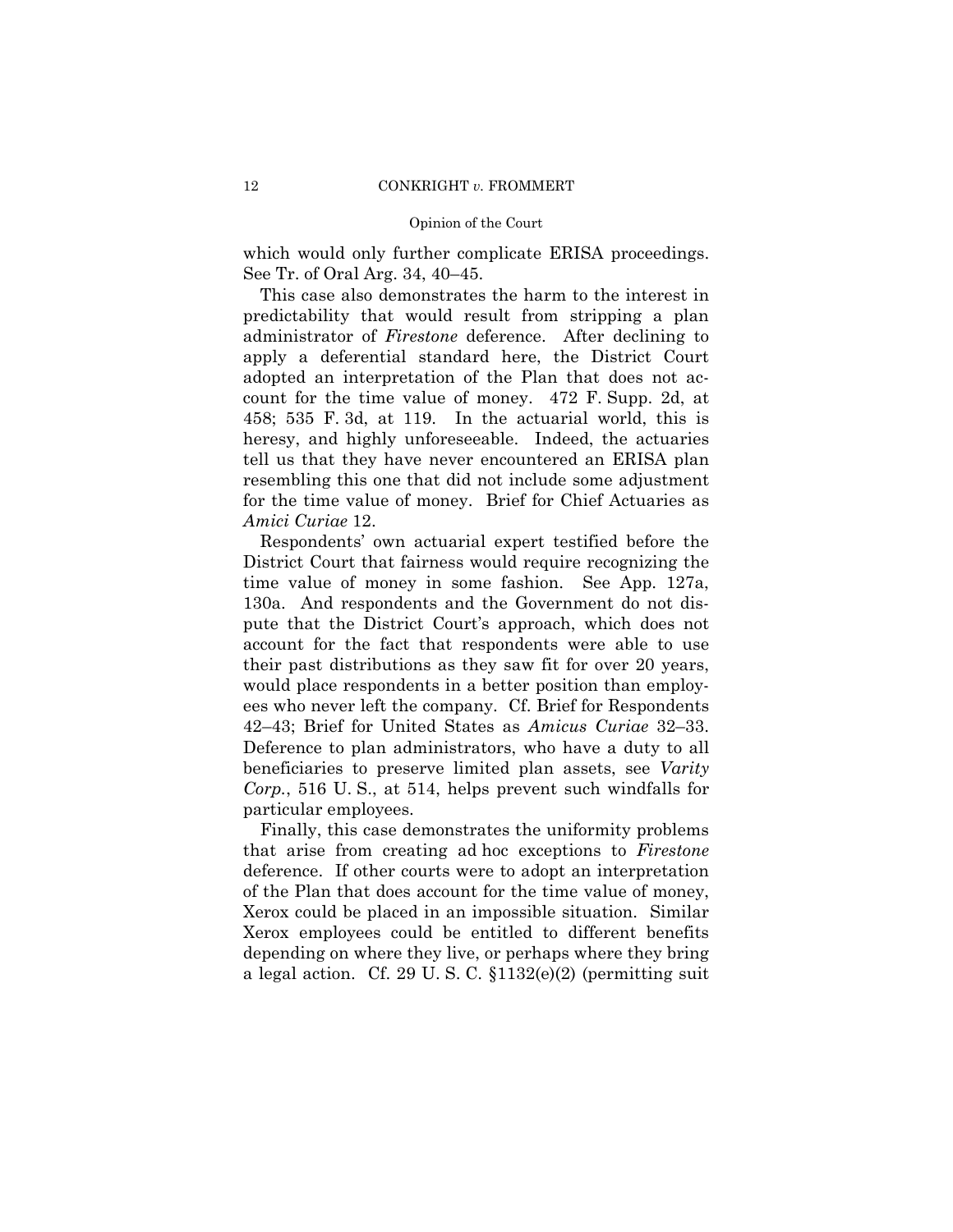"where the plan is administered, where the breach took place, or where a defendant resides or may be found"). In fact, that may already be the case. In similar litigation over the Plan, the Ninth Circuit also rejected the use of the phantom account method, but held that the Plan Administrator should utilize actuarial principles in accounting for rehired employees' past distributions—which would presumably include taking some cognizance of the time value of money. See *Miller* v. *Xerox Corp. Retirement Income Guarantee Plan*, 464 F. 3d 871, 875–876 (2006); Brief for ERISA Industry Committee and American Benefits Council as *Amici Curiae* 8–9. Thus, failing to defer to the Plan Administrator here could well cause the Plan to be subject to different interpretations in California and New York. "Uniformity is impossible, however, if plans are subject to different legal obligations in different States." *Egelhoff* v. *Egelhoff*, 532 U. S. 141, 148 (2001). *Firestone* deference serves to avoid that result and to preserve the "careful balancing" of interests that ERISA represents. *Pilot Life Ins. Co.*, 481 U. S., at 54.

 $\mathcal{C}$ 

In spite of all this, respondents and the Government argue that requiring the District Court to apply *Firestone*  deference in this case would actually disserve the purposes of ERISA. They argue that continued deference would encourage plan administrators to adopt unreasonable interpretations of plans in the first instance, as administrators would anticipate a second chance to interpret their plans if their first interpretations were rejected. And they argue that plan administrators would be able to proceed seriatim through several interpretations of their plans, each time receiving deference, thereby undermining the prompt resolution of disputes over benefits, driving up litigation costs, and discouraging employees from challenging the decisions of plan administrators at all.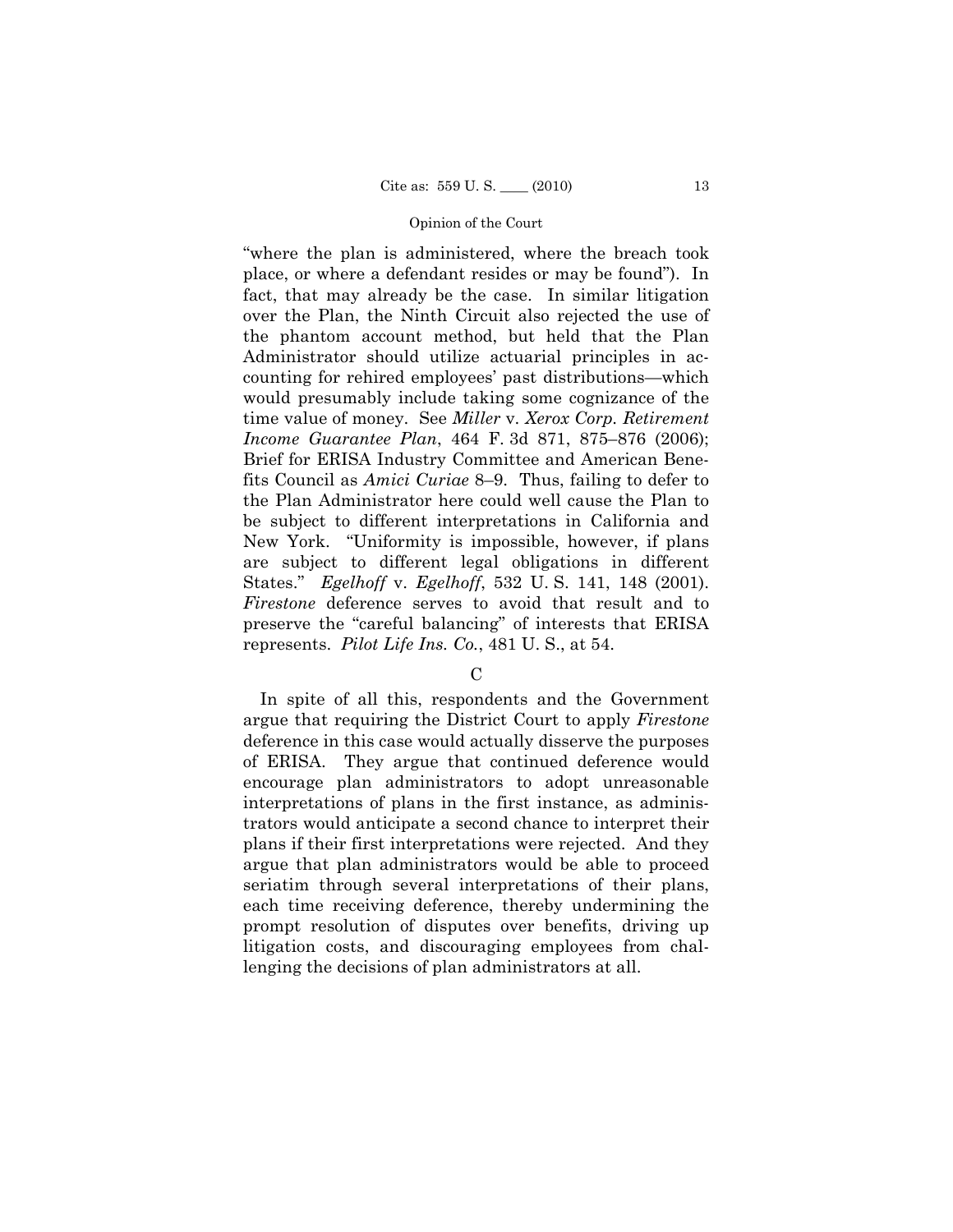### 14 CONKRIGHT *v.* FROMMERT

### Opinion of the Court

All this is overblown. There is no reason to think that deference would be required in the extreme circumstances that respondents foresee. Under trust law, a trustee may be stripped of deference when he does not exercise his discretion "honestly and fairly." 3 Scott and Ascher 1348. Multiple erroneous interpretations of the same plan provision, even if issued in good faith, might well support a finding that a plan administrator is too incompetent to exercise his discretion fairly, cutting short the rounds of costly litigation that respondents fear.

Applying a deferential standard of review does not mean that the plan administrator will prevail on the merits. It means only that the plan administrator's interpretation of the plan "will not be disturbed if reasonable." *Firestone*, 489 U. S., at 111; see also *ibid.* ("'Where discretion is conferred upon the trustee with respect to the exercise of a power, its exercise is not subject to control by the court except to prevent an abuse by the trustee of his discretion'" (quoting Restatement (Second) of Trusts §187)). Thus, far from "impos[ing] [a] rigid and inflexible requirement" that courts must defer to plan administrators, *post*, at 8, we simply hold that the lower courts should have applied the standard established in *Firestone* and *Glenn*.

### III

The Court of Appeals erred in holding that the District Court could refuse to defer to the Plan Administrator's interpretation of the Plan on remand, simply because the Court of Appeals had found a previous related interpretation by the Administrator to be invalid. Because we reverse on that ground, we do not reach the question whether the Court of Appeals also erred in applying a deferential standard of review to the decision of the Dis-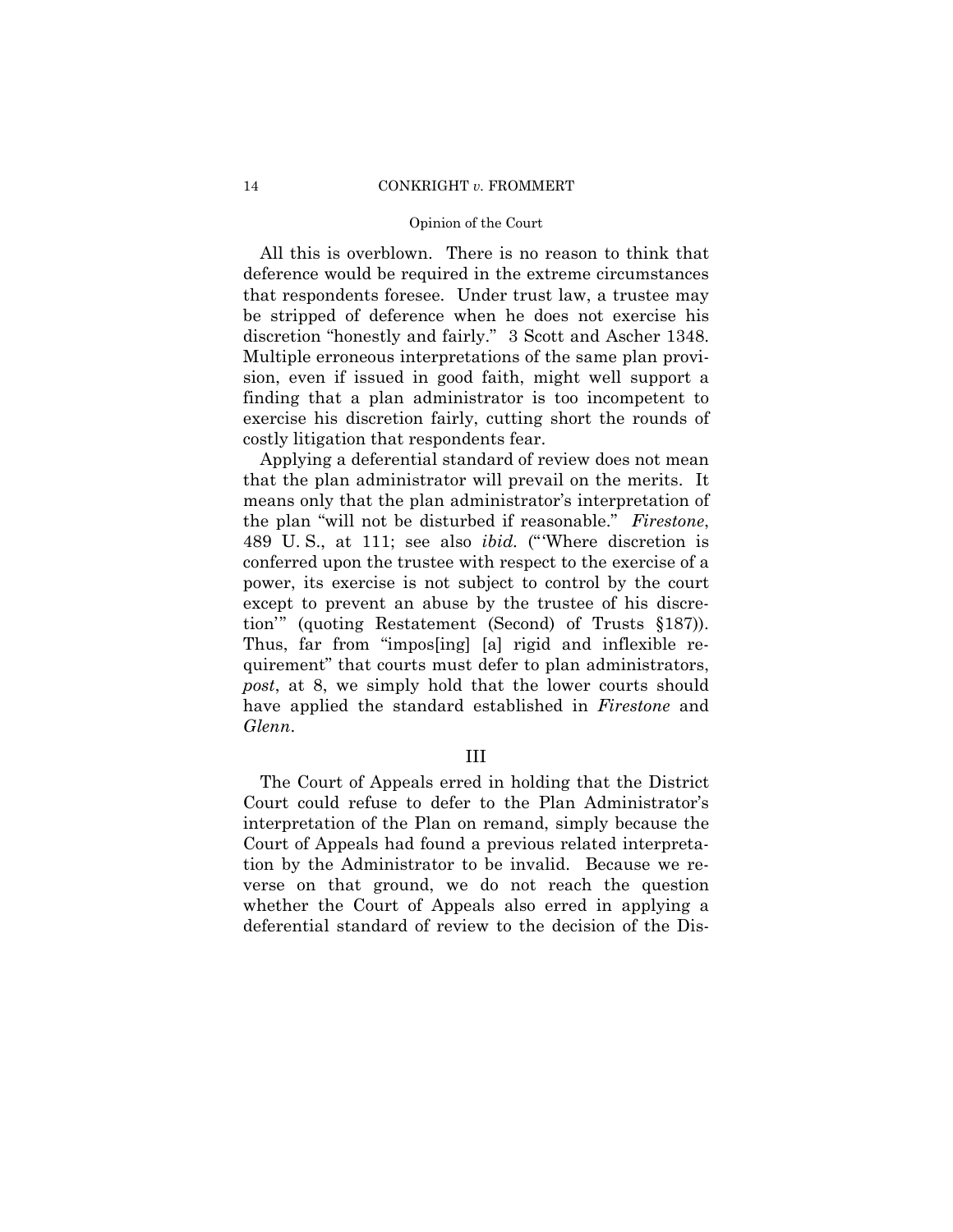trict Court on the merits.2

——————

The judgment of the Court of Appeals for the Second Circuit is reversed, and the case is remanded for further proceedings consistent with this opinion.

*It is so ordered.* 

JUSTICE SOTOMAYOR took no part in the consideration or decision of this case.

<sup>2</sup>The Government raises an additional argument—that the District Court should not have deferred to the Plan Administrator's second interpretation of the Plan because that interpretation would have violated ERISA's notice requirements. See Brief for United States as *Amicus Curiae* 25–26. That is an argument about the merits, not the proper standard of review, and we leave it to be decided, if necessary, on remand.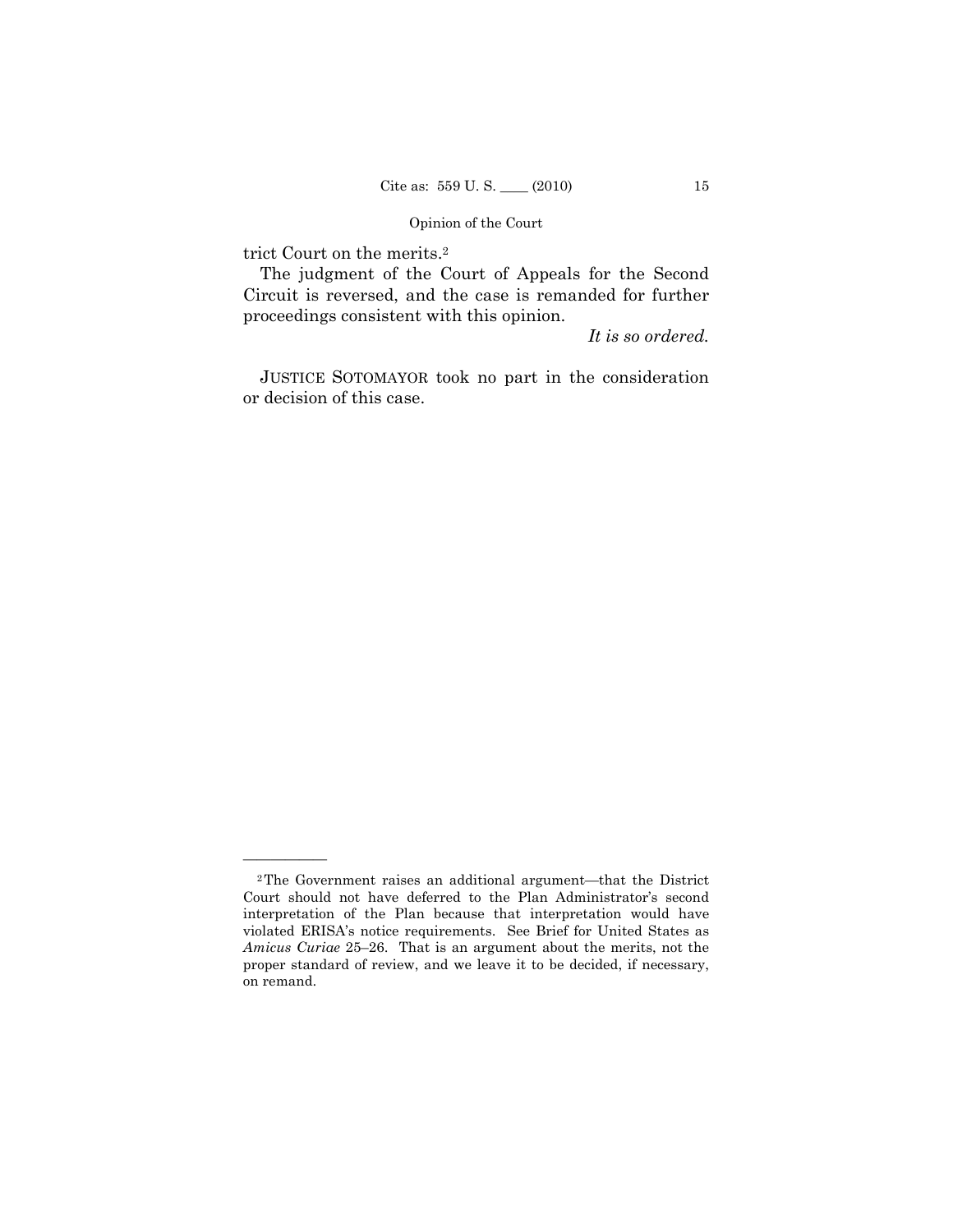### $\frac{1}{2}$  ,  $\frac{1}{2}$  ,  $\frac{1}{2}$  ,  $\frac{1}{2}$  ,  $\frac{1}{2}$  ,  $\frac{1}{2}$  ,  $\frac{1}{2}$ **SUPREME COURT OF THE UNITED STATES**

### $\frac{1}{2}$  ,  $\frac{1}{2}$  ,  $\frac{1}{2}$  ,  $\frac{1}{2}$  ,  $\frac{1}{2}$  ,  $\frac{1}{2}$ No. 08–810

# SALLY L. CONKRIGHT, ET AL., PETITIONERS *v.* PAUL J. FROMMERT ET AL.

### ON WRIT OF CERTIORARI TO THE UNITED STATES COURT OF APPEALS FOR THE SECOND CIRCUIT

### [April 21, 2010]

JUSTICE BREYER, with whom JUSTICE STEVENS and JUSTICE GINSBURG join, dissenting.

I agree with the Court that "[p]eople make mistakes," *ante,* at 1, but I do not share its view of the law applicable to those mistakes. To explain my view, I shall describe the three significant mistakes involved in this case.

## I A

The first mistake is that of Xerox Corporation's pension plan (Plan) and its administrators (collectively, Plan Administrator), petitioners here. The Plan, as I understand it, pays employees the highest of three benefits upon retirement. App. 29a–31a. These benefits are calculated as follows (I simplify and use my own words, not those of the Plan):

(1) "The Pension": Take your average salary for your five highest salary years at Xerox; multiply by 1.4 percent; and multiply again by the number of years you worked at Xerox (up to 30). *Id.,* at 7a–11a, 29a–30a. Thus, if the average salary of your five highest paid years was \$50,000 and you worked at Xerox for 30 years, you would be entitled to receive \$21,000 per year  $(\$50,000 \times 1.4$  percent $×30$ ).

(2) "The Cash Account": Every year, Xerox credits 5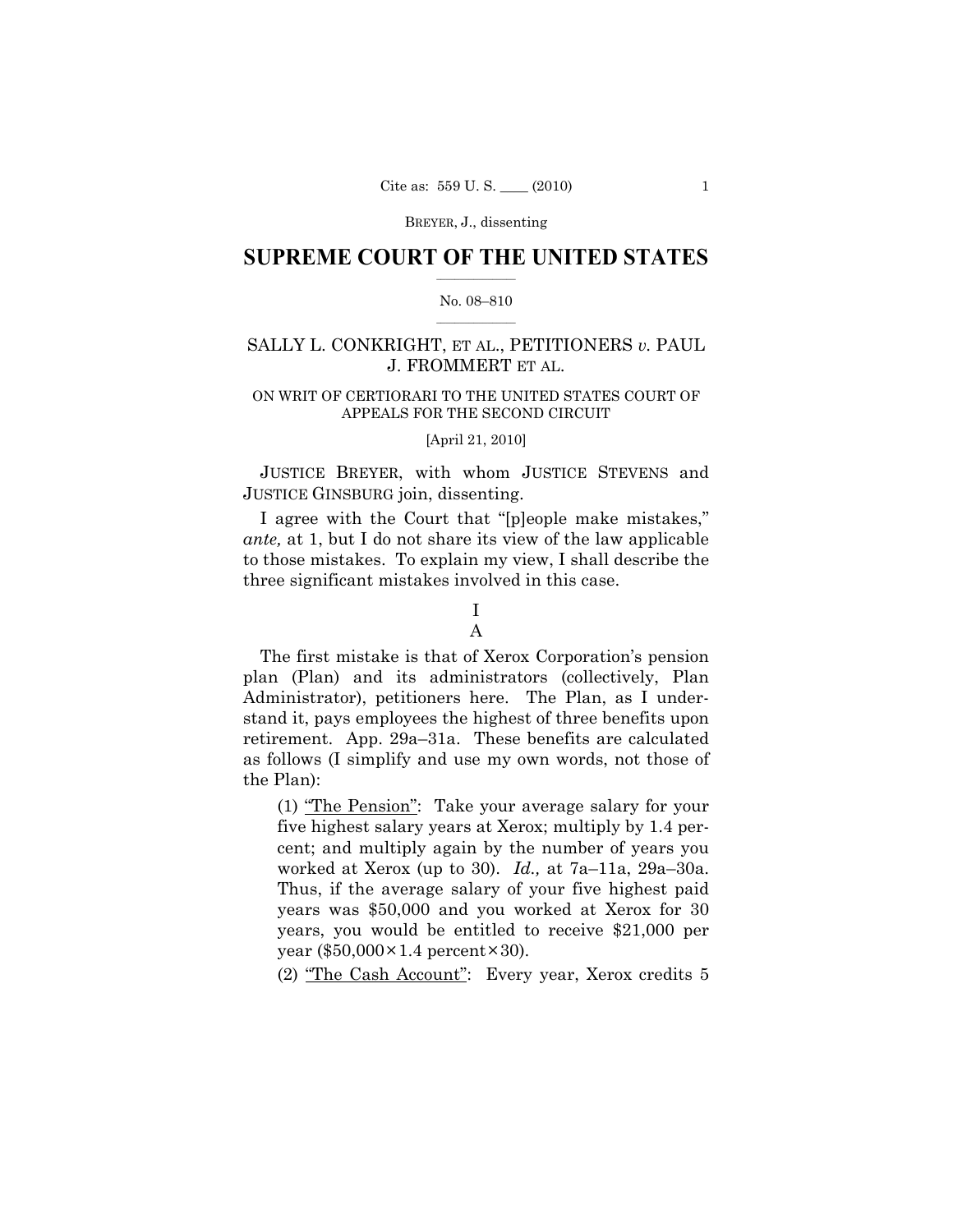percent of your salary to a cash account. *Id.*, at 40a. This account accrues interest at a yearly fixed rate 1 percent above the 1-year Treasury bill rate. *Id.*, at 41a. To determine your benefits under this approach, take the balance of your cash account and convert the final amount to an annuity. *Id.,* at 31a. Thus, if you have accrued, say, \$200,000 in your account and the relevant annuity rate at the time of your retirement is 7 percent, you would be entitled to receive approximately \$14,000 per year upon your retirement (approximately \$200,000×7 percent).

(3) "The Investment Account": Before 1990, Xerox contributed to an employee profit sharing plan. *Id.,* at 33a–34a. Thus, all employees who were hired by the end of 1989 have an investment account that consists of all of the contributions Xerox made to this profit sharing plan (prior to its discontinuation) and the investment returns on those contributions. *Id.,* at 33a– 36a. To determine your benefits under this approach, take the balance of your investment account and convert the final amount to an annuity. *Id.,* at 31a. Thus, just like the cash account, if you have accrued \$400,000 in your account and the relevant annuity rate at the time of your retirement is 7 percent, you would be entitled to receive approximately \$28,000 per year upon your retirement (approximately  $$400,000\times7$  percent).

Given these three examples, the retiring employee's pension would come from the investment account, and the employee would receive \$28,000 per year.

This case concerns one aspect of Xerox's retirement plan, namely, the way in which the Plan treats employees who leave Xerox and later return, working for additional years before their ultimate retirement. The Plan has long treated such leaving-and-returning employees as follows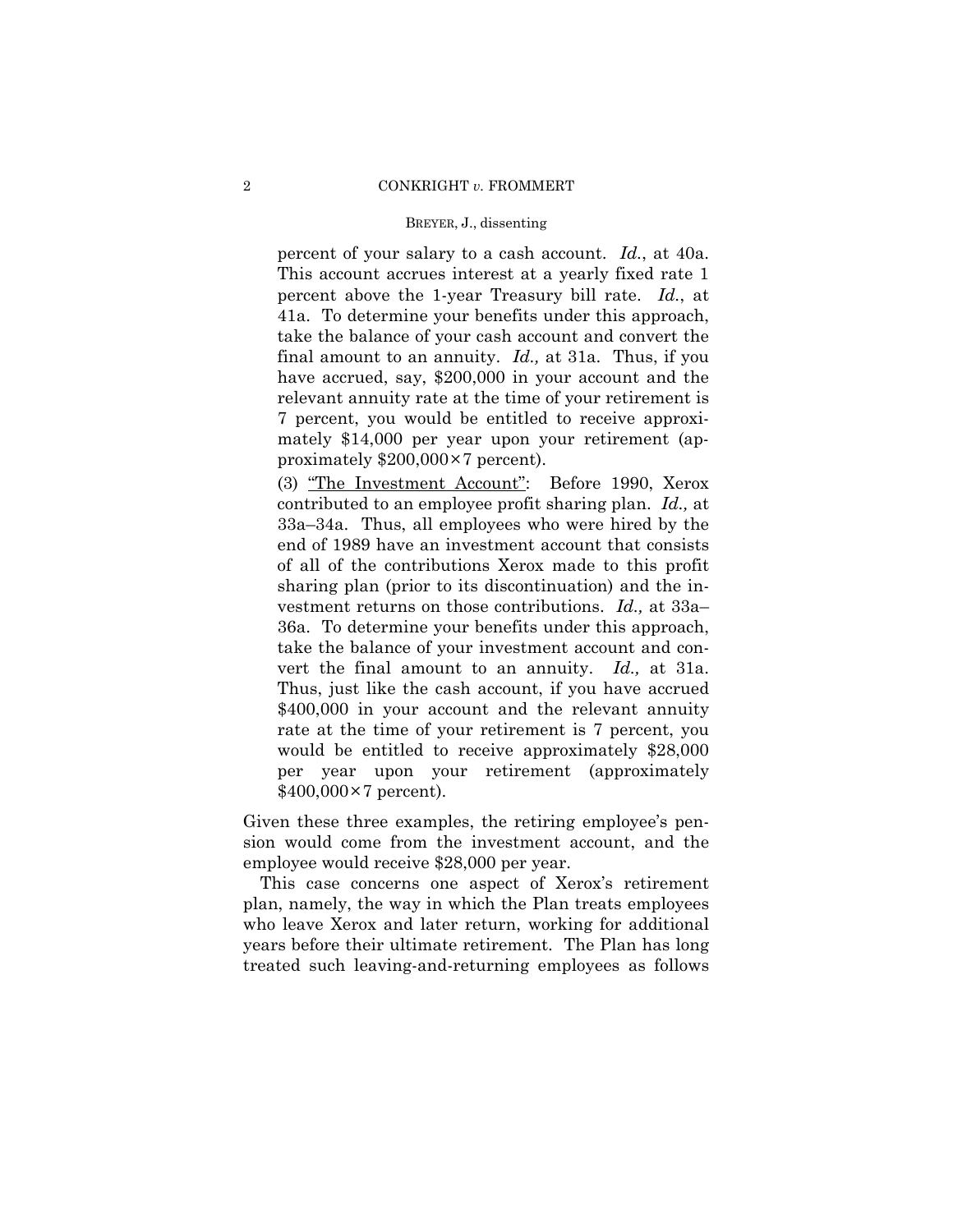(again, I simplify and use my own words):

First, when an employee initially leaves, she is paid a lump-sum distribution equivalent to the benefits she has accrued up to that point (*i.e.*, the highest of her pension, her cash account, or, if she was hired before the end of 1989, her investment account). See *ante,* at 2*.* 

Second, when the employee returns, she again begins to accrue amounts in her cash account, App. 40a–41a, starting from scratch. (She accrues nothing in her investment account, because Xerox no longer makes profit sharing contributions. *Id.,* at 34a.) Thus, by the time of her retirement the employee may not have accrued much money in this account.

Third, a rehired employee's pension is calculated in the way I have set forth above, with her entire tenure at Xerox (both before her departure and after her return) taken into account. See Brief for Petitioners 9–10.

Fourth, the employee's benefits calculation is adjusted to take account of the fact that the employee has already received a lump-sum distribution from the Plan. See App. 32a; Brief for Petitioners 10–11.

This case is about the adjustment that takes place during step four. It concerns the way in which the Plan Administrator calculates that adjustment so as to reflect the fact that a retiring leaving-and-returning employee has already received a distribution when she initially left Xerox. Before 1989, the Plan Administrator calculated the adjusted amount by taking the benefits distribution previously received (say, \$100,000) and adjusting it to equal the amount that would have existed in the investment account had no distribution been made. *Ibid*. Thus, if an employee had not left Xerox, and if the \$100,000 had been left in her investment account for, say, 20 years, that amount would likely have increased dramatically—perhaps doubling, tripling, or quadrupling in amount, depending upon how well the Plan's investments performed.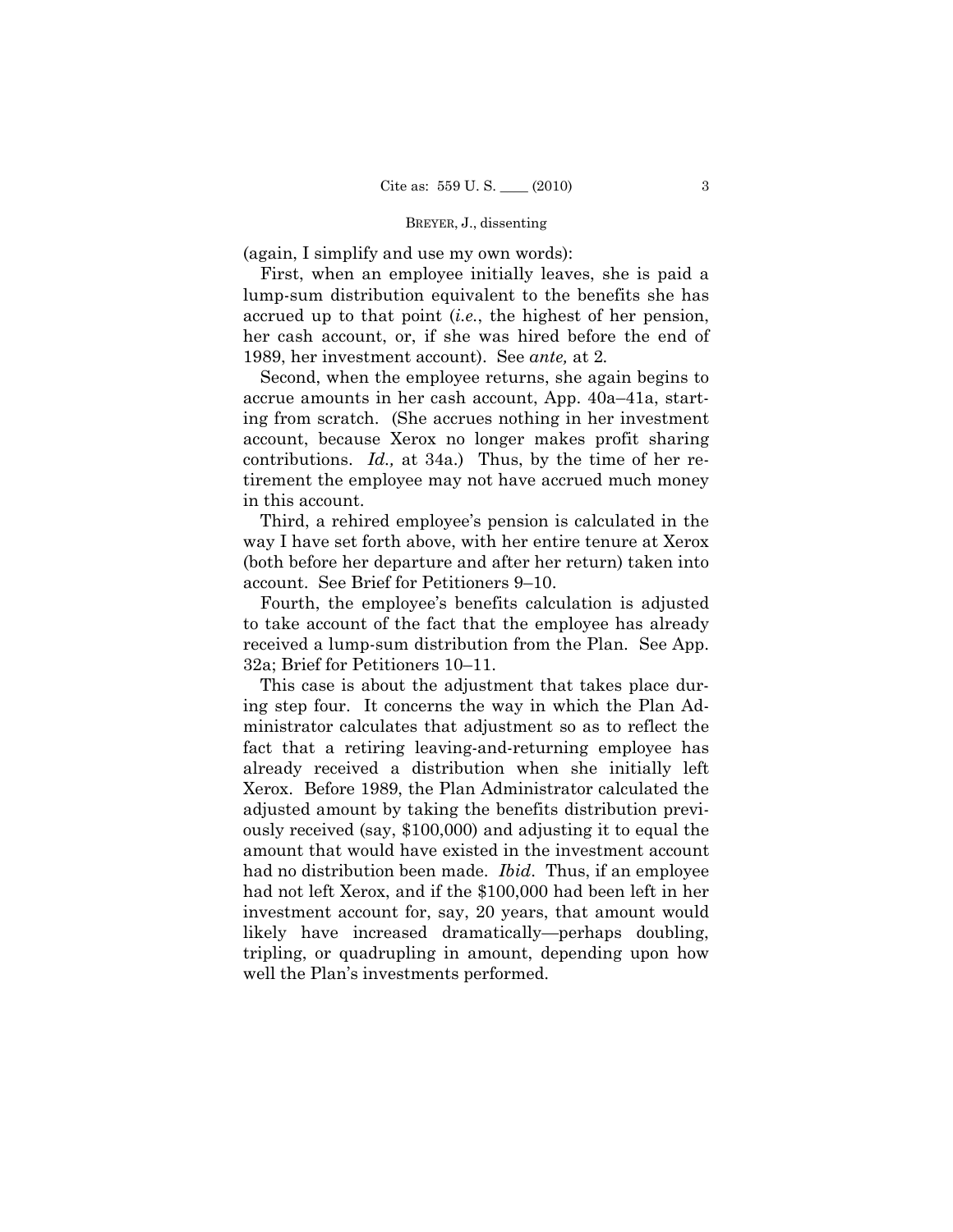It is this *hypothetical* sum—termed the "phantom account," *ante,* at 2—that is at issue in this case. Xerox's pre-1989 Plan assumed that a rehired employee had this hypothetical sum on hand at the time of her final retirement from the company, and in effect subtracted the amount from the employee's benefits upon her departure. Brief for Petitioners 10–11; cf. *ante,* at 2. Depending on how the Plan's investments did over time, the Administrator's use of this "phantom account" could have a substantial impact on a rehired employee's benefits. (See Appendix, *infra*, for an example of how this "phantom account" works.)

When the Plan Administrator amended Xerox's Employee Retirement Income Security Act of 1974 (ERISA) Plan in 1989, however, it made what it tells us was an "inadverten[t]" omission. Brief for Petitioners 11, n. 3. In a section of the 1989 Plan applicable to the roughly 100 leaving-and-returning employees who are plaintiffs here, the Plan said that it would "offset" the retiring employees' "accrued benefit" (as ordinarily calculated) "by the accrued benefit attributable" to the prior lump-sum "distribution" those employees received when they initially left Xerox. App. 32a. *But the Plan said nothing about how it would calculate this "offset."* In other words, the Plan said nothing about the Administrator's use of the "phantom account."

This led to the first mistake in this case. Despite the Plan's failure to include language explaining how the Administrator would take into account an employee's prior distribution, the Plan Administrator continued to employ the "phantom account" methodology. In essence, the Administrator read the 1989 Plan to include the language that had been omitted—an interpretation that, as described below, see Part I–B, *infra*, the Court of Appeals found to be arbitrary and capricious and in violation of ERISA.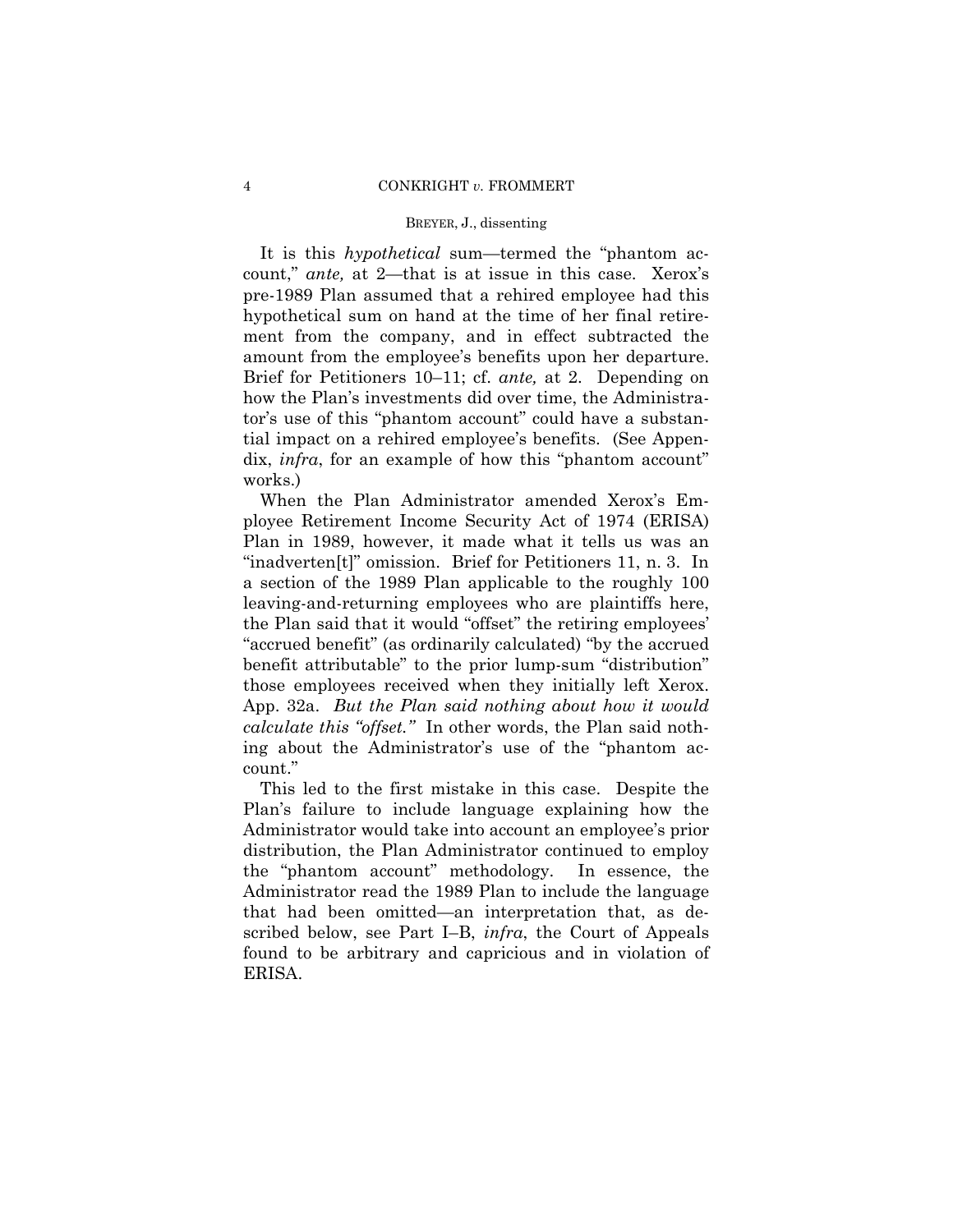### B

The District Court committed the second mistake in this case. In 1999, the respondents, nearly 100 employees who left and were later rehired by Xerox, brought this lawsuit. *Ante,* at 2; Brief for Petitioners ii–iii, 12. They pointed out that the 1989 Plan said that it would decrease their retirement benefits to reflect the fact that they had already received a lump-sum benefits distribution when they initially left Xerox. But, they added, neither the 1989 Plan, nor the 1989 Plan's Summary Plan Description, said anything about whether (or how) the Administrator would adjust their previous benefits distribution to take into account that they had received the distribution well before their retirement. They thus claimed that the Plan Administrator could not use the "phantom account" methodology to adjust their previous distributions. See Brief for United States as *Amicus Curiae* 4–5.

The District Court, however, rejected respondents' claims. 328 F. Supp. 2d 420 (WDNY 2004). The court accepted the Administrator's argument that the 1989 Plan implicitly incorporated the "phantom account" approach that had previously been part of Xerox's retirement plan. *Id.,* at 433–434. And the court thus held in favor of petitioners—thereby committing the second mistake in this case. *Id.,* at 439.

On appeal, the Second Circuit disagreed with the District Court and vacated the District Court's decision in relevant part. 433 F. 3d 254 (2006). The Court of Appeals concluded that, because the 1989 Plan said nothing about how the Administrator would adjust the previous benefits distributions, it was "arbitrary and capricious" for the Administrator to interpret the 1989 Plan as if it still incorporated the "phantom account." *Id.,* at 265–266, and n. 11. And the Court of Appeals thus held that the language of the Plan and the Summary Plan Description, at the least, violated ERISA by failing to provide respondents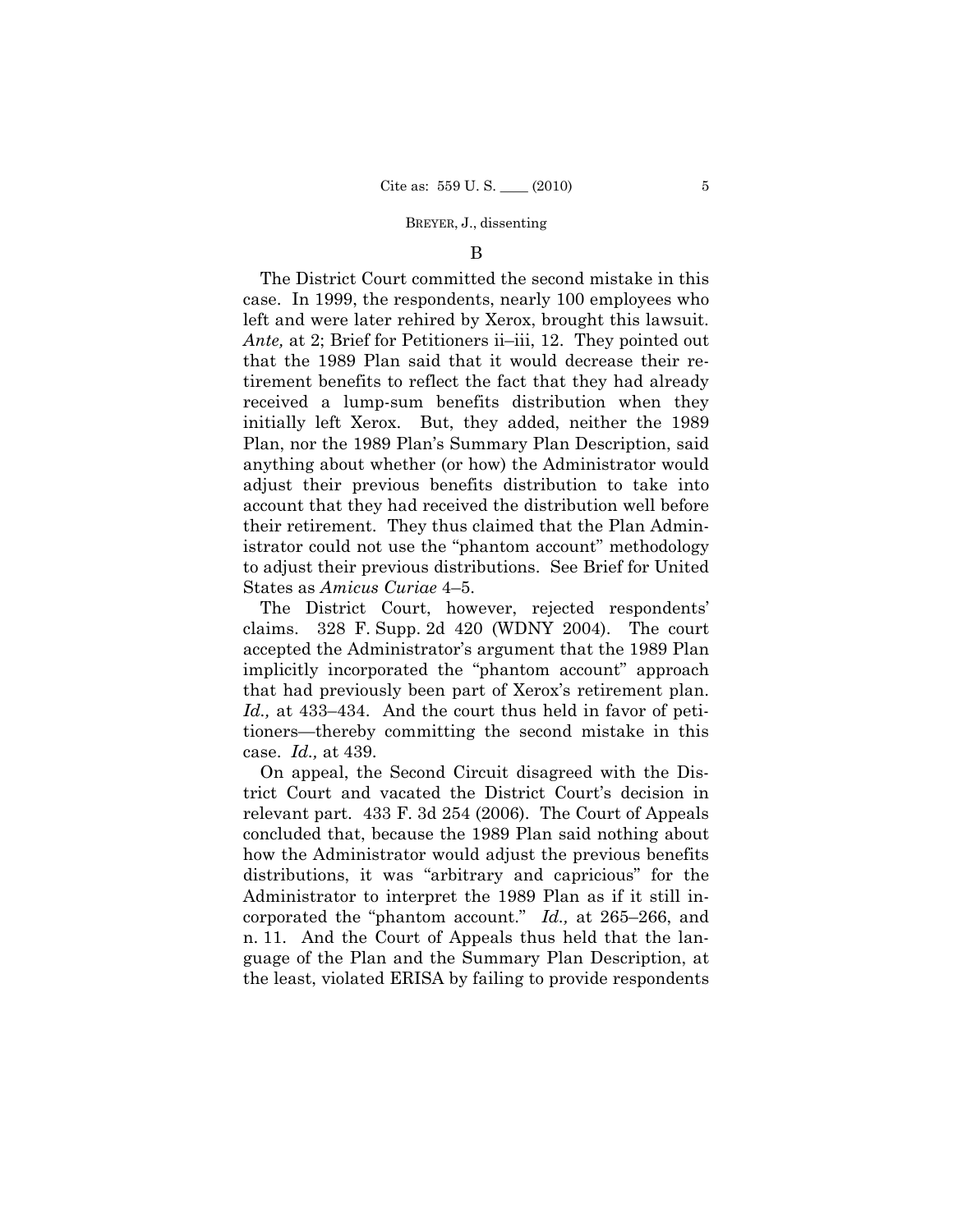with fair notice that the Administrator was going to use the "phantom account" approach. See *id.,* at 265 (discussing 29 U. S. C. §1022); see also 433 F. 3d, at 263, 267–268 (holding that the Administrator's attempt to apply the "phantom account" to respondents violated two other ERISA provisions: 29 U. S. C. §1054(h)'s notice requirement and §1054(g)'s prohibition on retroactive benefit cutbacks). Rather, the court noted, respondents "likely believed"—based on the language of the Plan—"that their past distributions would only be factored into their [current] benefits calculations by taking into account the amounts they had actually received." 433 F. 3d, at 267.

In light of these conclusions, the Court of Appeals recognized the need to devise a remedy for the Administrator's abuse of discretion and ERISA violations—a remedy that took into account the previous benefits distributions respondents had received in a manner consistent with the 1989 Plan. The court therefore remanded the case to the District Court, with the following instructions:

"On remand, the remedy crafted by the district court for those employees [in the respondents' situation] should utilize an appropriate [pre-1989 Plan] calculation to determine their benefits. We recognize the difficulty that this task poses . . . . As guidance for the district court, we suggest that it may wish to employ equitable principles when determining the appropriate calculation and fashioning the appropriate remedy." *Id.,* at 268.

On remand, the District Court invited the parties to submit remedial recommendations. Brief for Petitioners 14. The Plan Administrator proposed an approach that would adjust respondents' previous benefits distributions by adding interest, and, as a fallback, the Administrator suggested that the Plan should treat respondents as new hires. *Ante*, at 3; Brief for United States as *Amicus Curiae*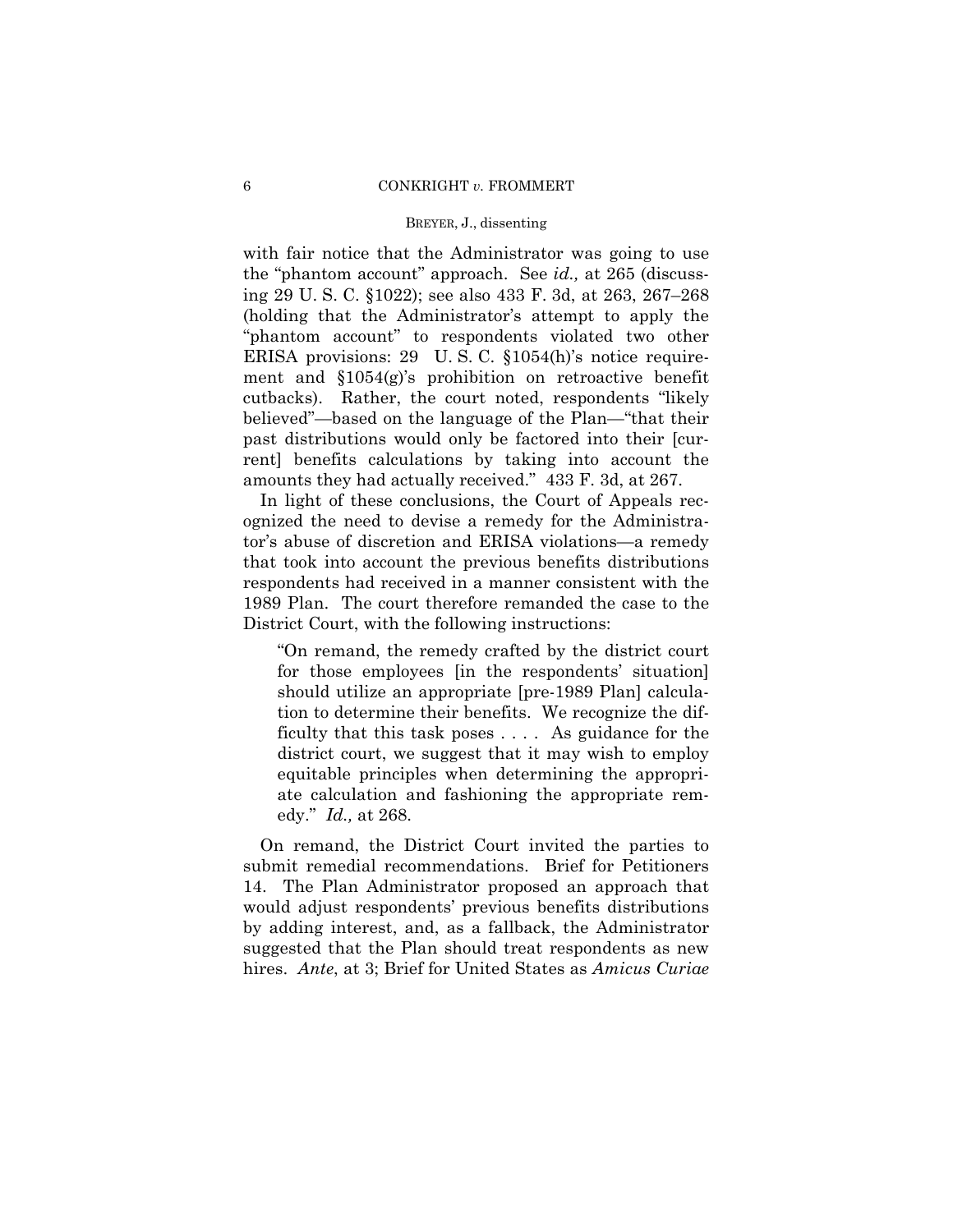6–7. The District Court rejected these suggestions and concluded that the "appropriate" remedy was the one suggested by the Second Circuit: no adjustment to the prior distributions received by respondents. 472 F. Supp. 2d 452, 458 (WDNY 2007). The court stated that this remedy was "straightforward; it adequately prevent[ed] employees from receiving a windfall[;] and . . . it most clearly reflect[ed] what a reasonable employee would have anticipated based on the not-very-clear language in the Plan." *Ibid*. And the Court of Appeals, finding that the District Court did not abuse its discretion in crafting a remedy, affirmed. 535 F. 3d 111 (CA2 2008).

II

The third mistake, I believe, is the Court's. As the majority recognizes, *ante*, at 4, "principles of trust law" guide this Court in "determining the appropriate standard" by which to review the actions of an ERISA plan administrator. *Firestone Tire & Rubber Co.* v. *Bruch*, 489 U. S. 101, 111–113 (1989); see also *Metropolitan Life Ins. Co.* v. *Glenn*, 554 U.S. \_\_, \_\_ (2008) (slip op., at 4); *Aetna Health Inc.* v. *Davila*, 542 U. S. 200, 218–219 (2004); *Central States, Southeast & Southwest Areas Pension Fund* v. *Central Transport, Inc.*, 472 U. S. 559, 570 (1985). And, as the majority also recognizes, *ante,* at 4, where an ERISA plan grants an administrator the discretionary authority to interpret plan terms, trust law *requires* a court to defer to the plan administrator's interpretation of plan terms. See, *e.g., Glenn*, *supra*, at \_\_\_\_ (slip op., at 4). But the majority further concludes that trust law "does not resolve the specific issue before" the Court in this case—*i.e.*, whether a court is *required* to defer to an administrator's *second attempt* at interpreting plan documents*,* even after the court has already determined that the administrator's first attempt amounted to an abuse of discretion. *Ante*, at 9. In my view, this final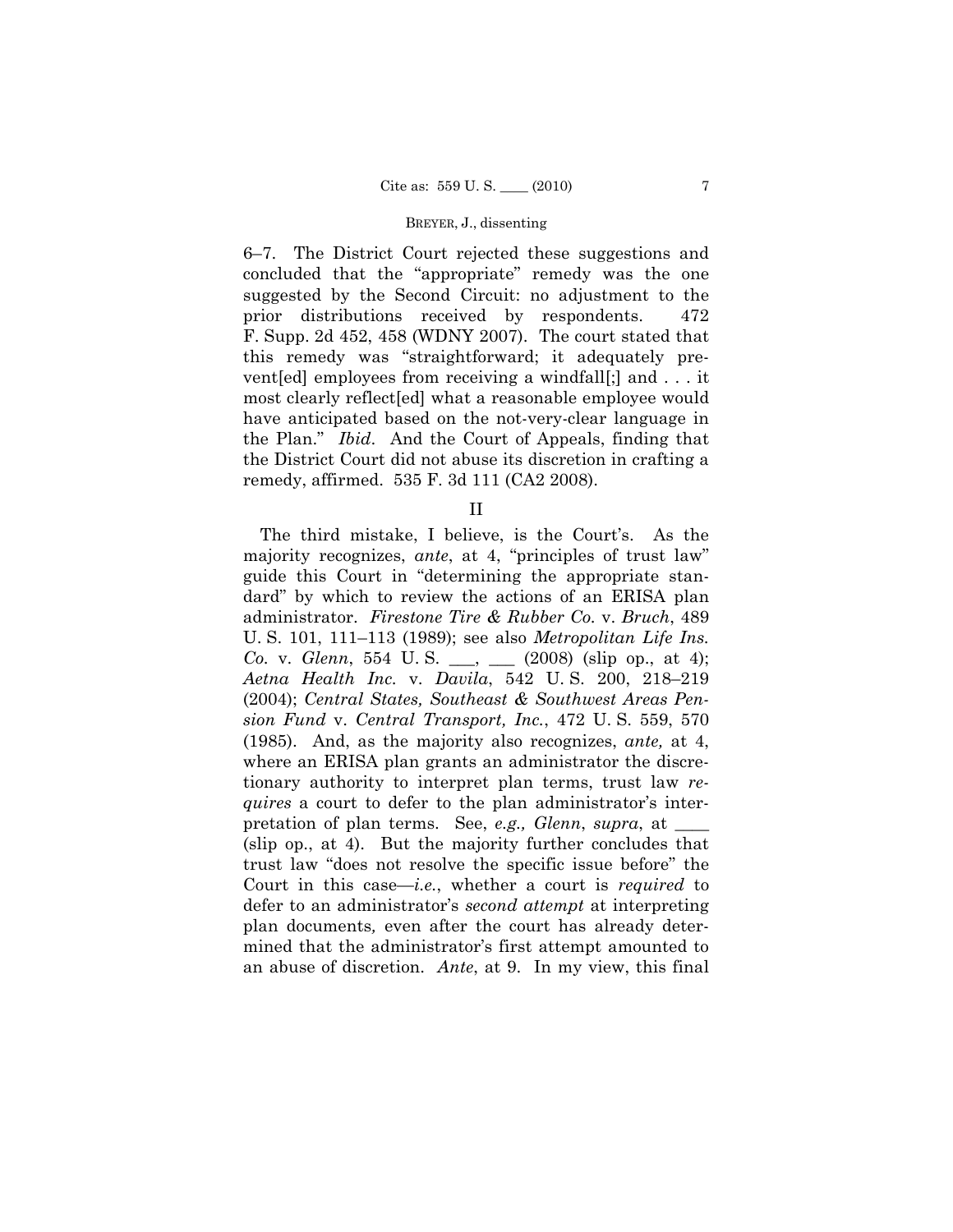conclusion is erroneous, as trust law imposes no such rigid and inflexible requirement.

The Second Circuit found the Administrator's interpretation of the Plan to be arbitrary and capricious and in violation of ERISA, and it made clear that the District Court's task on remand was to "craf[t]" a "remedy." See 433 F. 3d, at 268. Trust law treatise writers say that in these circumstances a court *may* (but need not) exercise its own discretion rather than defer to a trustee's interpretation of trust language. See G. Bogert & G. Bogert, Law of Trusts and Trustees §560, pp. 222–223 (2d rev. ed. 1980) (hereinafter Bogert & Bogert) (after finding an abuse of discretion, a court may "decid[e] for the trustee how he should act," possibly by "stating the exact result" the court "desires to achieve"); see also 2 Restatement (Third) of Trusts §50, p. 258 (2001) (hereinafter Third Restatement) ("A discretionary power conferred upon the trustee . . . is subject to judicial control only to prevent misinterpretation or abuse of the discretion by the trustee"); 1 Restatement (Second) of Trusts §187, p. 402 (1957) (hereinafter Second Restatement) ("Where discretion is conferred upon the trustee . . . , its exercise is not subject to control by the court, except to prevent an abuse by the trustee of his discretion"); see also *Firestone*, *supra*, at 111. Judges deciding trust law cases have said the same. See, *e.g., Colton* v. *Colton*, 127 U. S. 300, 322 (1888) (stating that it was the "duty of the court" to determine the trust payments due after rejecting the trustee's interpretation); *State* v. *Rubion*, 158 Tex. 43, 55, 308 S. W. 2d 4, 11 (1957) ("Considering that we have held that there has already been an abuse of discretion by the trustee . . . , we have concluded that a remand of the case to the trial court for the definite establishment of amounts to be paid will better promote a speedy administration of justice and a final termination of this litigation"); *Glenn*, *supra*, at \_\_\_\_ (SCALIA, J., dissenting) (slip op., at 5) (court may exercise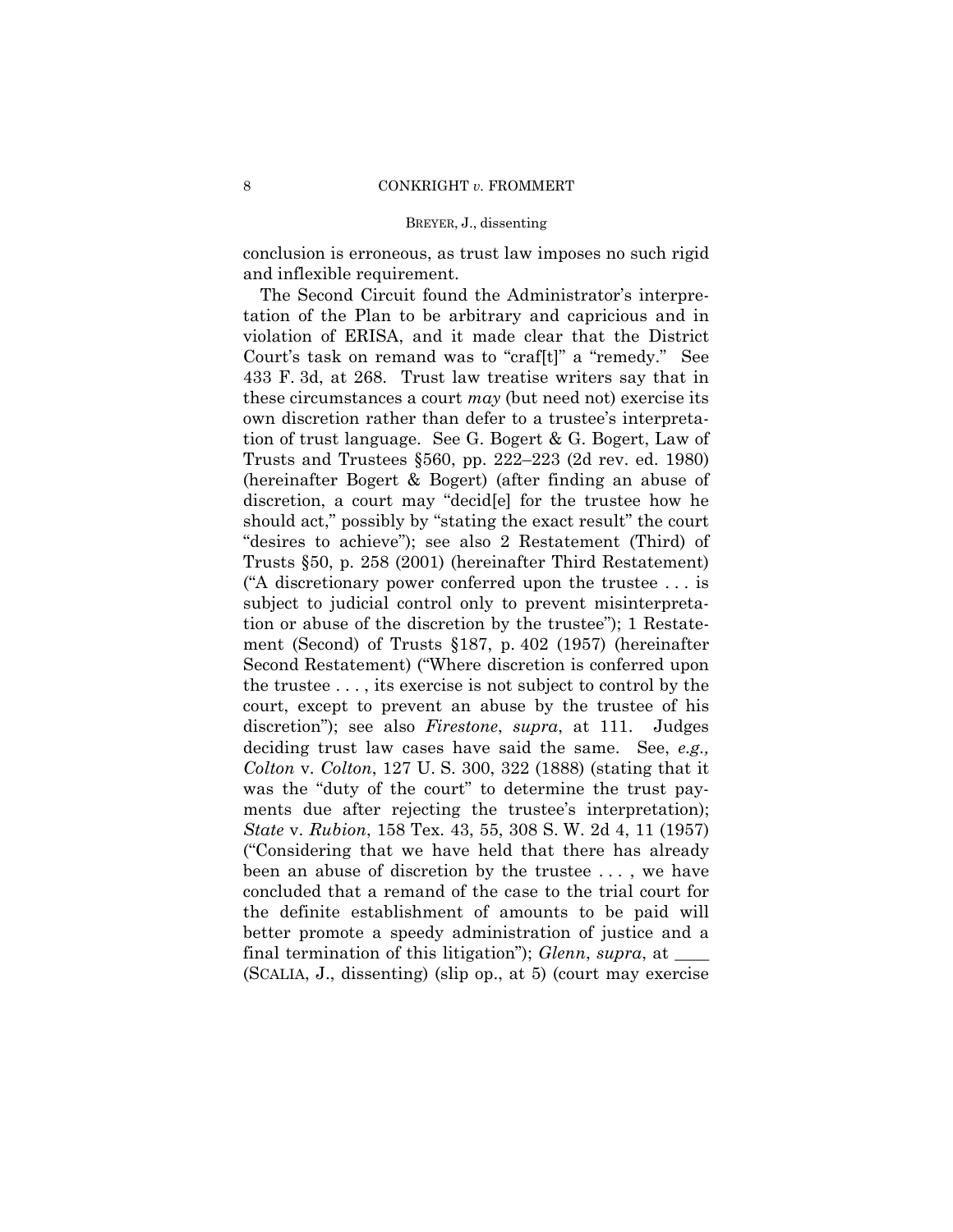discretion under trust law when a "trustee had discretion but abused it"). In short, the controlling trust law principle appears to be that, "[w]here the court finds that there has been an abuse of a discretionary power, the decree to be rendered is in its discretion." Bogert & Bogert §560, at 222.

Of course, the fact that trust law grants courts discretion does not mean that they will exercise that discretion in all instances. The majority refers to the 2007 edition of Scott on Trusts, *ante*, at 6, which says that, if there is "no reason" to doubt that a trustee "will . . . fairly exercise" his "discretion," then courts "*ordinarily* will not fix the amount" of a payment "but will instead direct the trustee to make reasonable provision for the beneficiary's support," 3 A. Scott, W. Fratcher, & M. Ascher, Scott and Ascher on Trusts §18.2.1, pp. 1348–1349 (5th ed. 2007) (emphasis added). As this passage demonstrates, there are situations in which a court will typically defer to a trustee's remedial suggestion. The word "ordinarily" confirms, however, that the Scott treatise writers recognize that there are instances in which courts will *not*  defer. And other treatises indicate that black letter trust law gives the district courts authority to decide which instances are which. See Bogert & Bogert §560, at 222– 223 (when there is an abuse of discretion, a court "may set aside the transaction," "award damages to the beneficiary," or "order a new decision to be made in the light of rules expounded by the court"); 2 Third Restatement §50, and Comment *b*, at 261 (discussing similar remedial options); 1 Second Restatement §187, and Comment *b*, at 402 (same); see also 3 Third Restatement §87, and Comment *c*, at 244–245 (noting that "judicial intervention on the ground of abuse" is allowed when a "good-faith," yet "unreasonable," decision is made by a trustee); *Rubion, supra,* at 54–55, 308 S. W. 2d, at 11 (discussing a court's remedial options).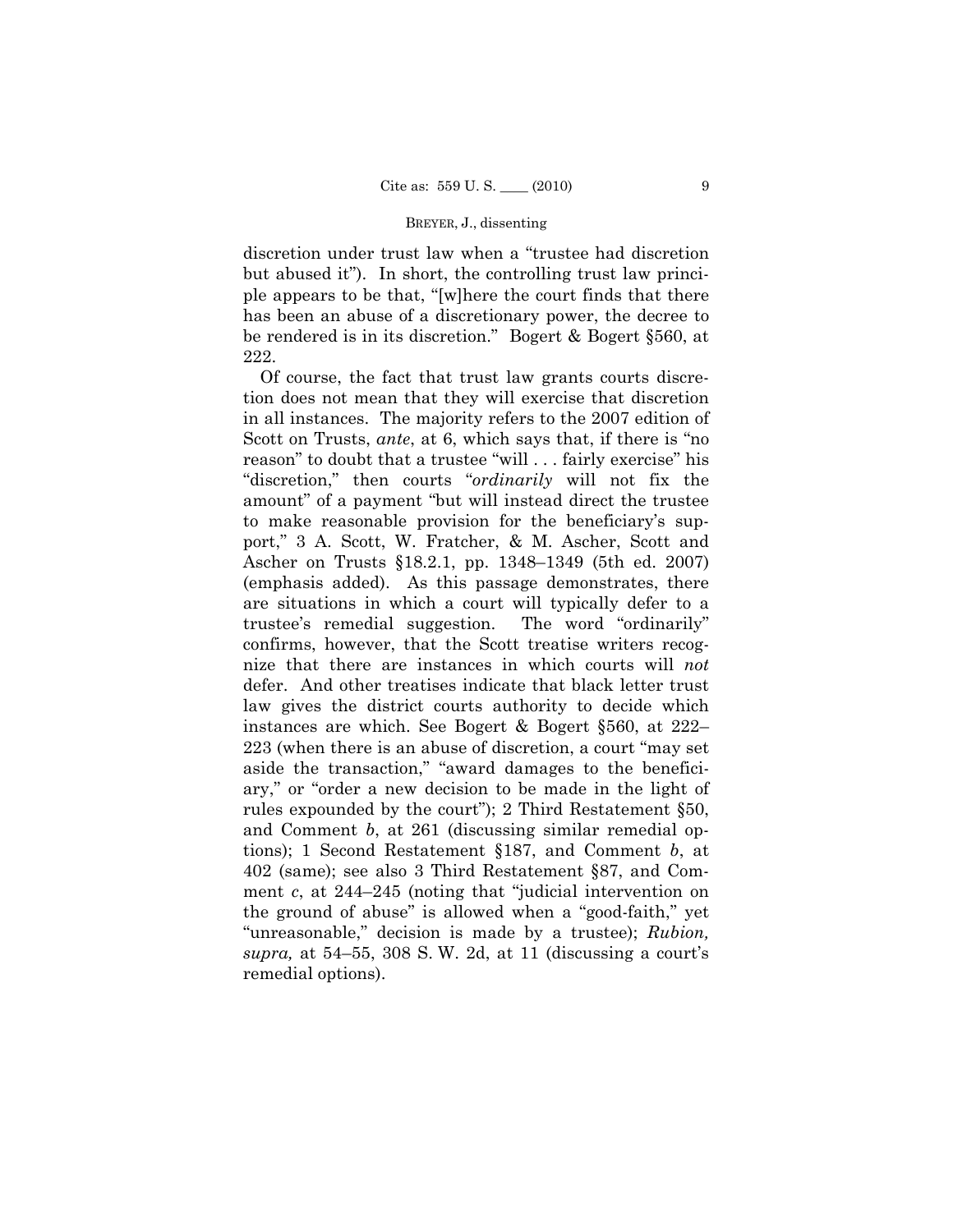Nevertheless, the majority reads the Scott treatise as establishing an absolute requirement that courts defer to a trustee's fallback position absent "reason to believe that [the trustee] will not exercise [his] discretion fairly—for example, upon a showing that the trustee has already acted in bad faith." *Ante,* at 6. And based on this reading, the majority further concludes that the existence of the Scott treatise creates uncertainty as to whether, under basic trust law principles, a court has the power to craft a remedy for a trustee's abuse of discretion. *Ante*, at 6–9.

It is unclear to me, however, why the majority reads the passage from Scott as creating a war among treatise writers, compare *ante*, at 6 (discussing Scott) with *ante,* at 8 (discussing Bogert), when the relevant passages can so easily be read as consistent with one another. I simply read the Scott treatise language as identifying circumstances in which courts typically *choose* to defer to an administrator's fallback position. The treatise does not suggest that the law forbids a court from acting on its own in the exercise of its broad remedial authority—authority that trust law plainly grants to supervising courts. See *supra,* at 8–9.

A closer look at the Scott treatise confirms this understanding. The treatise cites seven cases in support of the passage upon which the majority relies. See 3 Scott §18.2.1, at 1349, n. 4. Three of these cases explicitly state that a court *may* exercise its discretion to craft a remedy if a trustee has previously abused its discretion. See *Old Colony Trust Co.* v. *Rodd*, 356 Mass. 584, 589, 254 N. E. 2d 886, 889 (1970) ("A court of equity may control a trustee in the exercise of a fiduciary discretion if it fails to observe standards of judgment apparent from the applicable instrument"); *In re Marre's Estate*, 18 Cal. 2d 184, 190, 114 P. 2d 586, 590–591 (1941) ("It is well settled that the courts will not attempt to exercise discretion which has been confided to a trustee *unless* it is clear that the trustee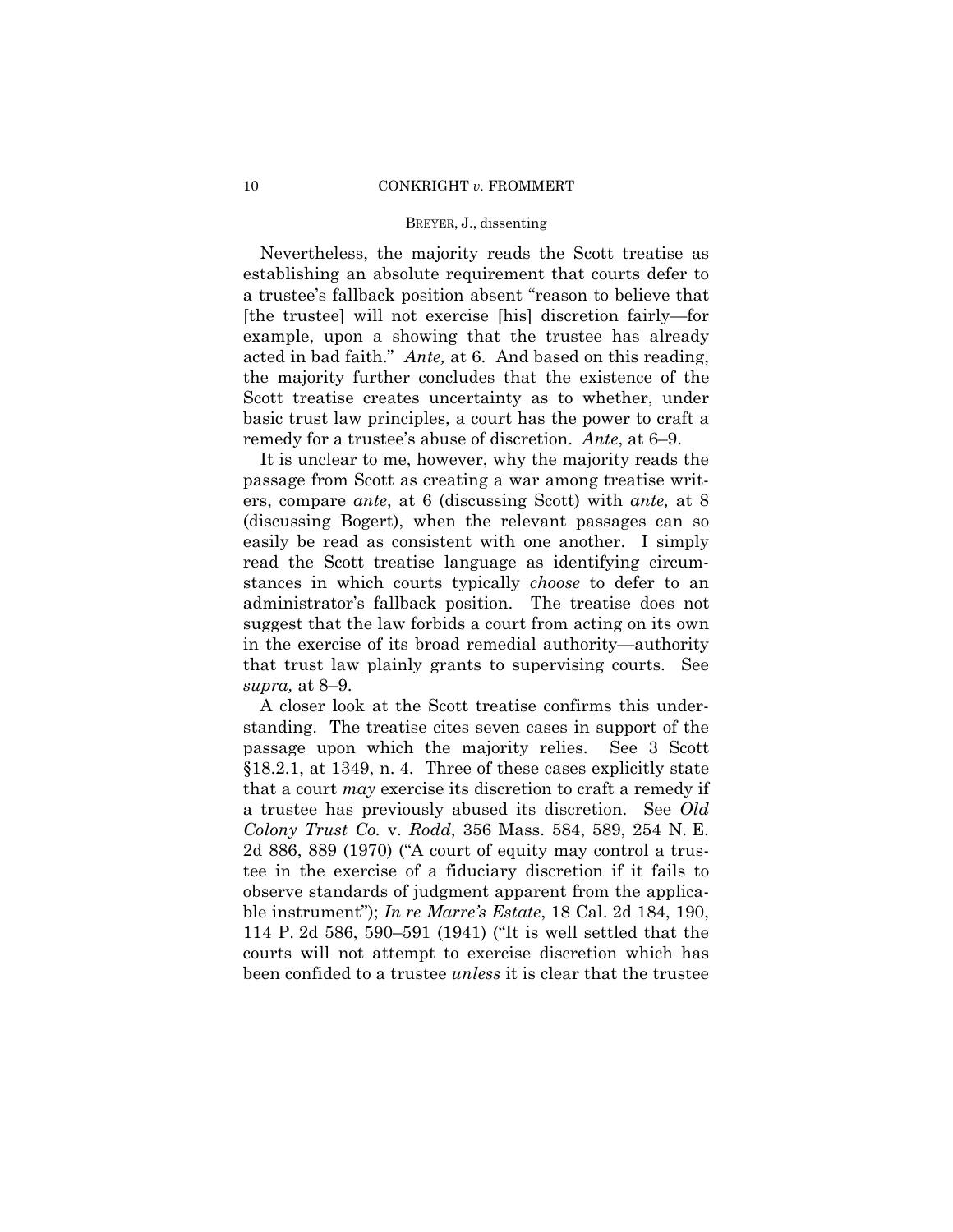has abused his discretion *in some manner*" (emphasis added)); *In re Ferrall's Estate*, 92 Cal. App. 2d 712, 716– 717, 207 P. 2d 1077, 1079–1080 (1949) (following *In re Marre's Estate*). Three other cases are inapposite because their circumstances do not involve *any* allegation of abuse of discretion by the trustee. See *In re Ziegler's Trusts*, 157 So. 2d 549, 550 (Fla. Dist. Ct. App. 1963) *(per curiam)* ("There is no contention here that the court . . . would not retain its rights, upon appropriate petition or other pleadings by an interested party, to review an alleged abuse, if any, of the discretion exercised by the trustees"); *In re Grubel's Will*, 37 Misc. 2d 910, 911, 235 N. Y. S. 2d 21, 23 (Surr. Ct. 1962) (stating that "in the *first* instance" it is the "proper function of the trustees" to set an amount to be paid (emphasis added)); *Orr* v. *Moses*, 94 N. H. 309, 312, 52 A. 2d 128, 130 (1947) (declining to construe will because none "of the parties now assert claims adverse to any position taken by the trustee"). In the final case, the court decided that, on the facts before it, it did not need to control the trustees' discretion. See *Estate of Stillman*, 107 Misc. 2d 102, 111, 433 N. Y. S. 2d 701 (Surr. Ct. 1980) ("The fine record of the trustees in enhancing the equity of these trusts while earning substantial income, also persuades the court of the wisdom of retaining their services as fiduciaries"). Which of these cases says that, after the trustee has abused its discretion, a district court *must* still defer to the trustee? *None of them do*. I repeat: Not a single case cited by the Scott treatise writers supports the majority's reading of the treatise.

The majority seeks to justify its reading of the Scott treatise by referring to four cases that Scott does not cite. See *ante*, at 7, n. 1. I am not surprised that the treatise does not refer to these cases. In the first three, a court thought it best, when a trustee had not yet exercised judgment about a particular matter, to direct the trustee to do so. See *In re Sullivan's Will*, 144 Neb. 36, 40–41, 12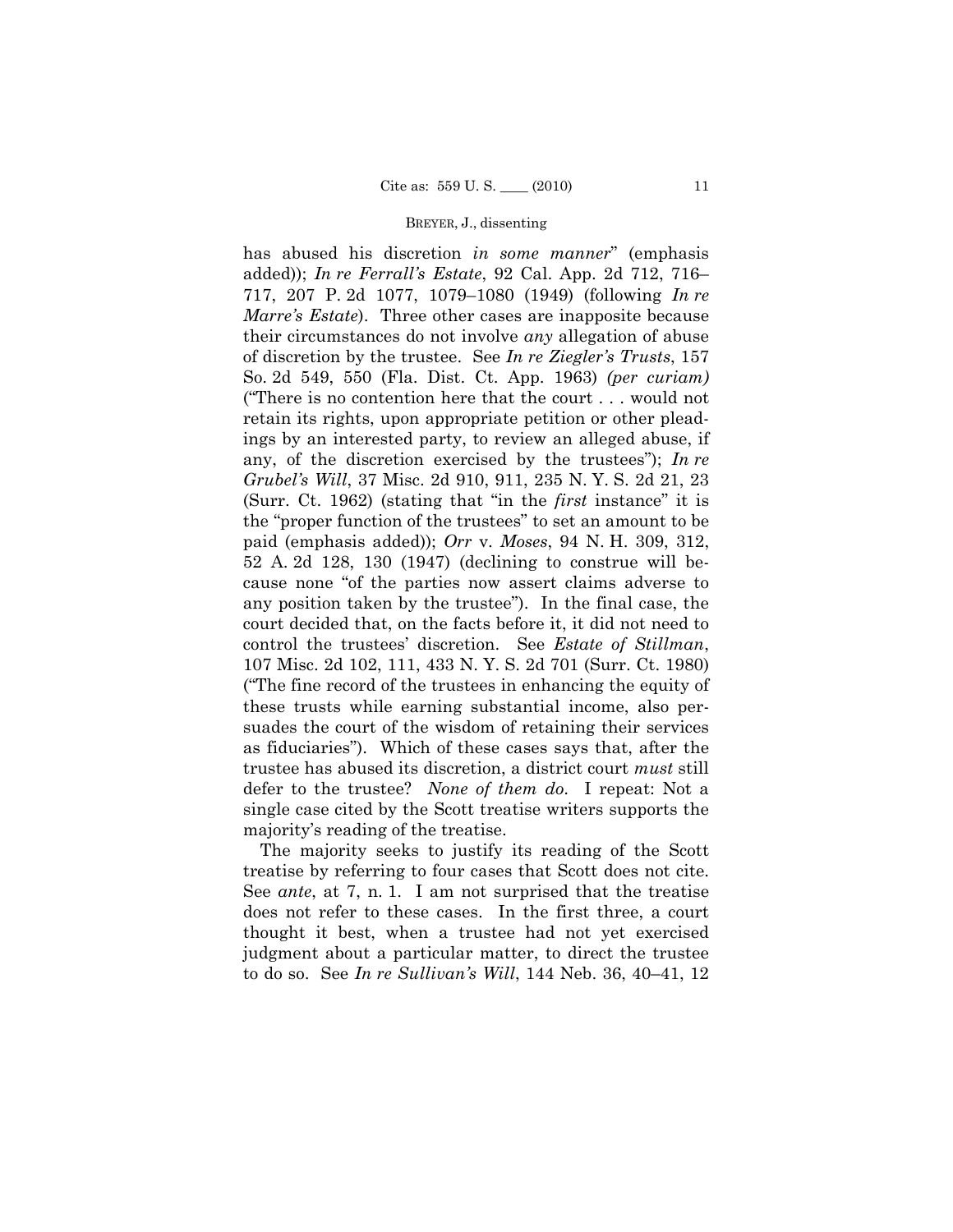N. W. 2d 148, 150–151 (1943) (finding that the trustees' "failure to act" was erroneous, and directing the trustees to exercise their discretion in setting a payment amount); *Eaton* v. *Eaton*, 82 N. H. 216, 218, 132 A. 10, 11 (1926) (same); *Finch* v. *Wachovia Bank & Trust Co.*, 156 N. C. App. 343, 347–348, 577 S. E. 2d 306, 309–310 (2003) (holding trustee erred by "[f]ail[ing] to exercise judgment," and directing it to do so). The fourth case concerns circumstances so distant from those before us that it is difficult to know what to say. (The question was whether the beneficiary of a small trust had title in certain trust assets or whether the trustee had discretionary power to allocate them in her best interest; the court held the latter, adding that, if the trustee acted unreasonably, the lower court in that particular case should seek to have the trustee removed rather than trying to administer the trust funds itself.) See *Hanford* v. *Clancy*, 87 N. H. 458, 460–461, 183 A. 271, 272–273 (1936).

I cannot read these four cases, or any other case to which the majority refers, as holding that a court, as a general matter, is *required* to defer to a trust administrator's *second attempt* at exercising discretion. And I am aware of no such case. In contrast, the Restatement and Bogert and Scott treatises identify numerous cases in which courts have remedied a trustee's abuse of discretion by ordering the trustee to pay a specific amount. See 2 Third Restatement §50, Reporter's Note, at 283 (citing cases such as *Coker* v. *Coker*, 208 Ala. 354, 94 So. 566 (1922)); Bogert & Bogert §560, at 223, n. 19 (citing cases such as *Rubion*); 3 Scott §18.2.1, at 1348–1349, nn. 3–4 (citing cases such as *Emmert* v. *Old Nat. Bank of Martinsburg*, 162 W. Va. 48, 246 S. E. 2d 236 (1978)); see also Brief for United States as *Amicus Curiae* 18 (listing cases). I thus do not find trust law "unclear" on this matter. *Ante*, at 6. When a trustee abuses its discretion, trust law grants courts the authority either to defer anew to the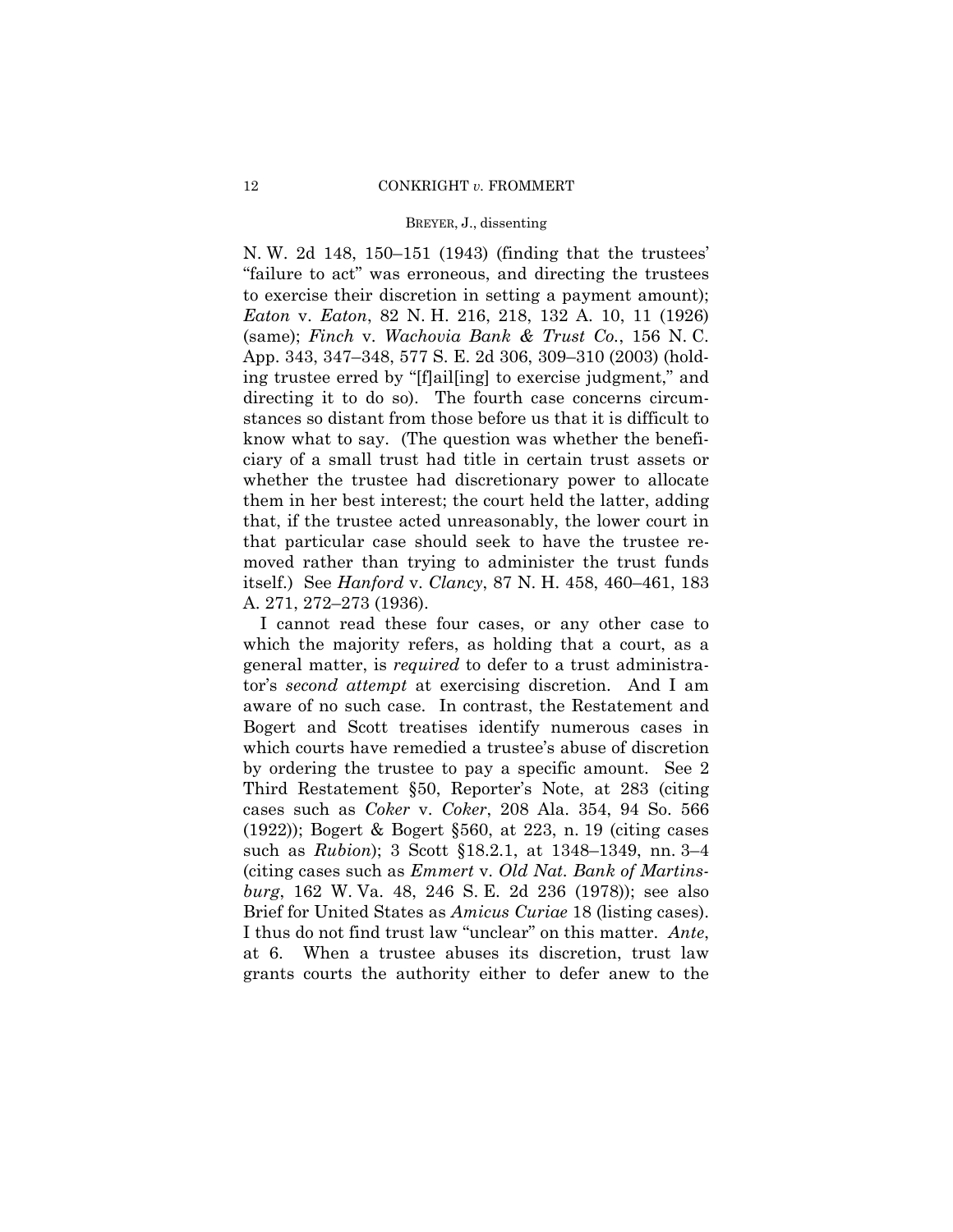trustee's discretion or to craft a remedy. See, *e.g.,* 3 A. Scott & W. Fratcher, Scott on Trusts §187, pp. 14–15 (4th ed. 1988) ("This ordinarily means that so long as [the trustee] acts not only in good faith and from proper motives, but also within the bounds of reasonable judgment, the court will not interfere; but the court will interfere when he acts outside the bounds of a reasonable judgment").

Nor does anything in the present case suggest that the District Court abused its remedial authority. The Second Circuit stated that the interpretive problem on remand was in essence a remedial problem. See 433 F. 3d, at 268. It added that the remedial problem was "difficul[t]" and that "the district court . . . may wish to employ equitable principles when determining the appropriate calculation and fashioning the appropriate remedy." *Ibid.* The Administrator had previously abused his discretionary power. *Id.,* at 265–268. And the District Court found that the Administrator's primary remedial suggestion on remand—adjusting respondents' previous benefits distributions by adding interest—probably would have violated ERISA's notice provisions. 472 F. Supp. 2d, at 457. Under these circumstances, the District Court reasonably could have found a need to use its own remedial judgment, rather than rely on the Administrator's—which is just what the Second Circuit said. 535 F. 3d, at 119.

Moreover, even if the "narrow" trust law "question before us" were difficult, *ante,* at 6—which it is not—this difficulty would not excuse the Court from trying to do its best to work out a legal solution that nonetheless respects basic principles of trust law. "Congress invoked the common law of trusts" in enacting ERISA, and this Court has thus repeatedly looked to trust law in order to determine "the particular duties and powers" of ERISA plan administrators. *Central States, Southeast & Southwest Areas Pension Fund* v. *Central Transport, Inc.*, 472 U. S. 559,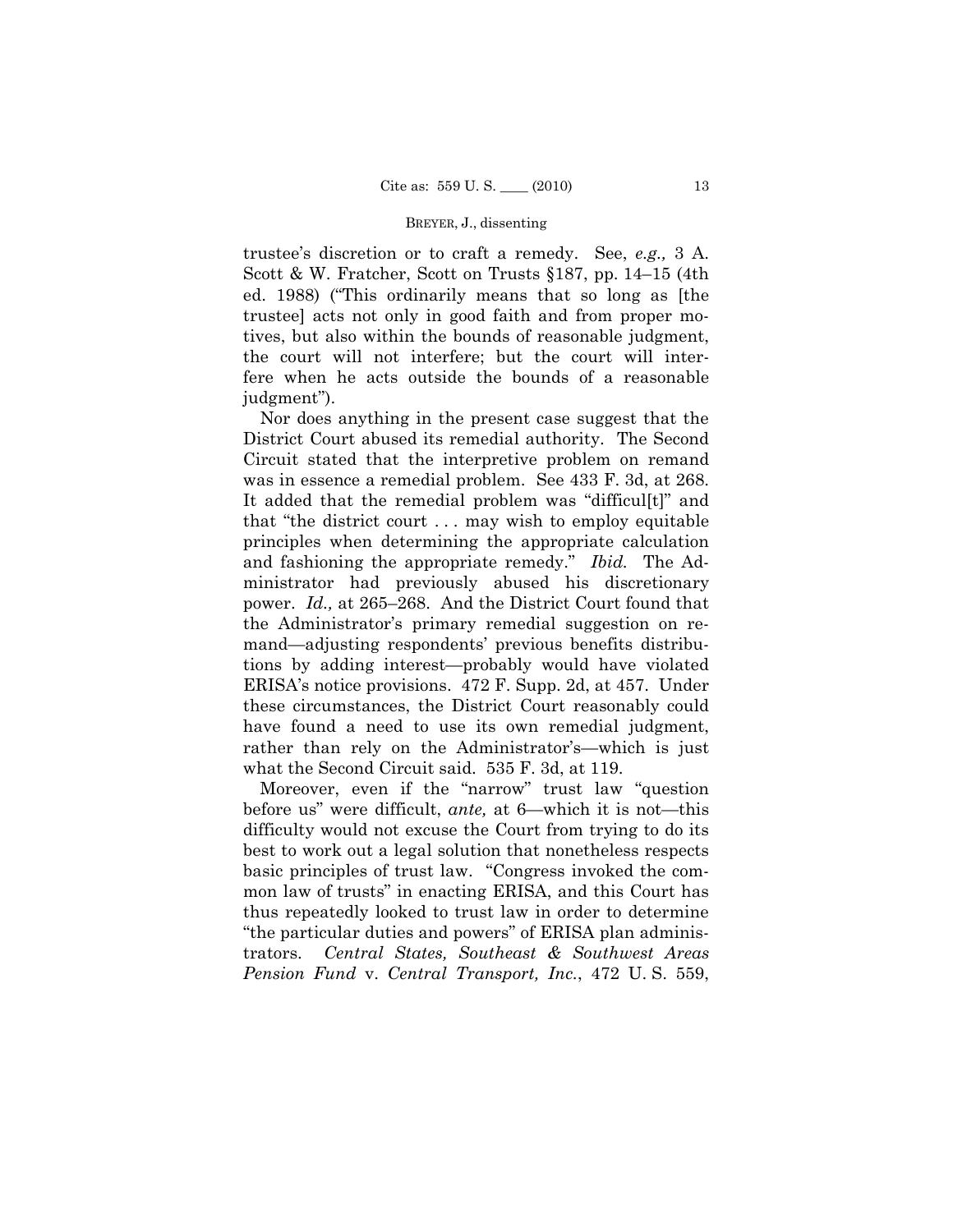570–572 (1985); see also, *e.g., Glenn*, 554 U. S., at \_\_\_ (slip op., at 4); *Davila*, 542 U. S., at 218–219; *Firestone*, 489 U. S., at 111–113. While, as the majority recognizes, *ante*, at 8, trust law may "not tell the entire story," *Varity Corp.*  v. *Howe*, 516 U. S. 489, 497 (1996), I am aware of no other case in which this Court has simply ignored trust law (on the basis that it was unclear) and crafted a legal rule based on nothing but "the guiding principles we have identified underlying ERISA," *ante*, at 9. See *Varity*, *supra*, at 497 ("In some instances, *trust law will offer only a starting point*, after which courts must go on to ask whether, or to what extent, the language of the statute, its structure, or its purposes require departing from commonlaw trust requirements" (emphasis added)).

In any event, it is far from clear that the Court's legal rule reflects an appropriate analysis of ERISA-based policy. To the contrary, the majority's absolute "one free honest mistake" rule is impractical, for it requires courts to determine what is "honest," encourages appeals on the point, and threatens to delay further proceedings that already take too long. (Respondents initially filed this retirement benefits case in 1999.) See *Glenn*, *supra*, at \_\_\_ (slip op., at 10). It also ignores what we previously have pointed out—namely, that abuses of discretion "arise in too many contexts" and "concern too many circumstances" for this Court "to come up with a one-size-fits-all procedural [approach] that is likely to promote fair and accurate" benefits determinations. *Ibid*. And, finally, the majority's approach creates incentives for administrators to take "one free shot" at employer-favorable plan interpretations and to draft ambiguous retirement plans in the first instance with the expectation that they will have repeated opportunities to interpret (and possibly reinterpret) the ambiguous terms. I thus fail to see how the majority's "one free honest mistake" approach furthers ERISA's core purpose of "promot[ing] the interests of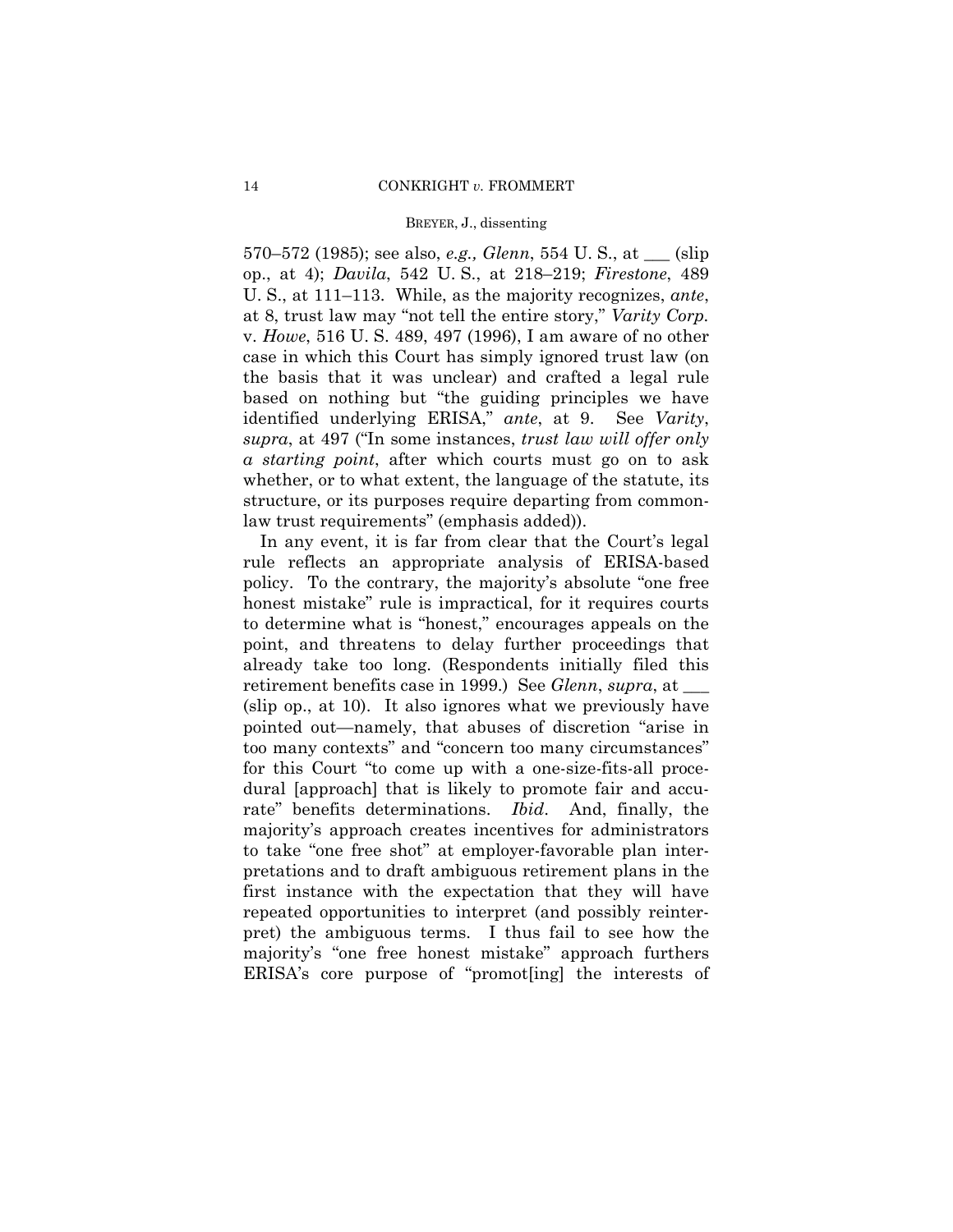employees and their beneficiaries in employee benefit plans." *Shaw* v. *Delta Air Lines, Inc.*, 463 U. S. 85, 90 (1983); see also, *e.g.,* 29 U. S. C. §1001(b) (noting that ERISA was enacted "to protect . . . employee benefit plans and their beneficiaries"); *Curtiss-Wright Corp.* v. *Schoonejongen*, 514 U. S. 73, 83 (1995) (discussing ERISA's central "goa[l]" of "enab[ing] plan beneficiaries to learn their rights and obligations at any time"); *Massachusetts Mut. Life Ins. Co.* v. *Russell*, 473 U. S. 134, 148 (1985) (ERISA was enacted "to protect contractually defined benefits").

The majority does identify ERISA-related factors—*e.g.*, promoting predictability and uniformity, encouraging employers to adopt strong plans—that it believes favor giving more power to plan administrators. See *ante,* at 9– 13. But, in my view, these factors are, at the least, offset by the factors discussed above—*e.g.*, discouraging administrators from writing opaque plans and interpreting them aggressively—that argue to the contrary. At best, the policies at issue—some arguing in one direction, some the other—are far less able than trust law to provide a "guiding principle." Thus, I conclude that here, as elsewhere, trust law ultimately provides the best way for courts to approach the administration and interpretation of ERISA. See, *e.g., Firestone*, *supra*, at 111–113. And trust law here, as I have said, leaves to the supervising court the decision as to how much weight to give to a plan administrator's remedial opinion.

### III

Since the District Court was not required to defer to the Administrator's fallback position, I should consider the second question presented, namely, whether the Court of Appeals properly reviewed the District Court's decision under an "abuse of discretion" standard. *Ante*, at 4 (acknowledging, but not reaching, this issue). The answer to this question depends upon how one characterizes the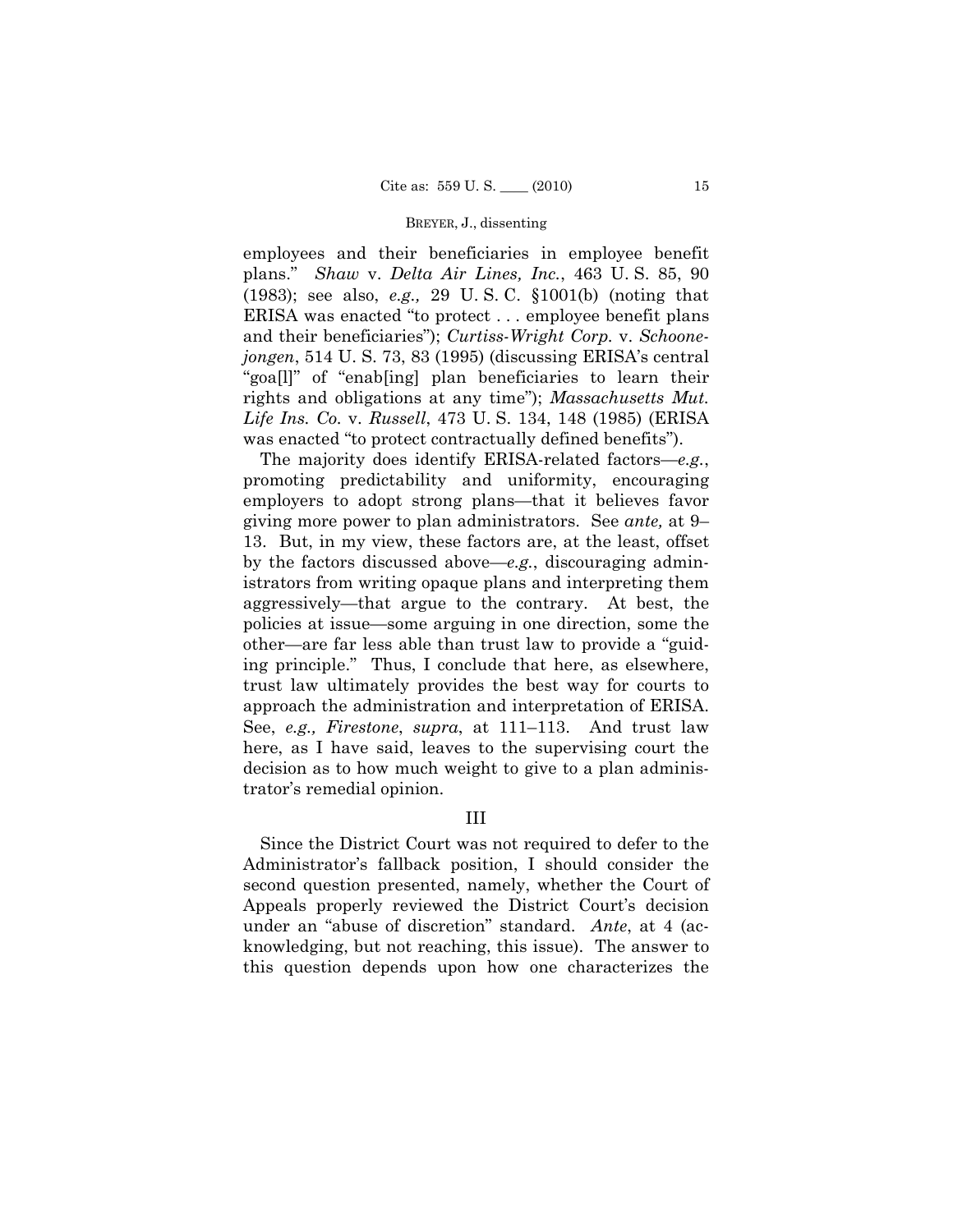Court of Appeals' decision. If the court deferred to the District Court's interpretation of Plan terms, then the Court of Appeals most likely should have reviewed the decision *de novo.* See *Firestone, supra*, at 112; cf. *Davila*, *supra*, at 210 ("Any dispute over the precise terms of the plan is resolved by a court under a *de novo* review standard"). If instead the Court of Appeals deferred to the District Court's creation of a remedy, in significant part on the basis of "equitable principles," then it properly reviewed the District Court decision for "abuse of discretion." See, *e.g., Cook* v. *Liberty Life Assurance Co.*, 320 F. 3d 11, 24 (CA1 2003); *Zervos* v. *Verizon N. Y., Inc.*, 277 F. 3d 635, 648 (CA2 2002); *Grosz-Salomon* v. *Paul Revere Life Ins. Co.*, 237 F. 3d 1154, 1163 (CA9 2001); *Halpin* v. *W. W. Grainger, Inc.*, 962 F. 2d 685, 697 (CA7 1992).

The District Court opinion contains language that supports either characterization. On the one hand, the court wrote that its task was to "interpret the Plan as written." 472 F. Supp. 2d, at 457. On the other hand, the court said that "virtually nothing is set forth in either the Plan or the [Summary Plan Description]" about how to treat prior distributions; and, in describing its task, it said that the Court of Appeals had directed it to use "equitable principles" in fashioning a remedy. *Ibid.* Ultimately, the District Court appears to have used both the Plan language and equitable principles to arrive at its conclusion. See *id.*, at 457–459.

The Court of Appeals, too, used language that supports both characterizations. Compare 535 F. 3d, at 117 (noting that the District Court "applied [Plan] terms" in crafting its remedy), with *id.*, at 117–119 (describing the District Court's decision as the "craft[ing]" of a "remedy" and acknowledging that it had directed the District Court to use "equitable principles" in doing so). But the Court of Appeals ultimately treated the District Court's opinion as if it primarily created a fair remedy. *Ibid.* Given the prior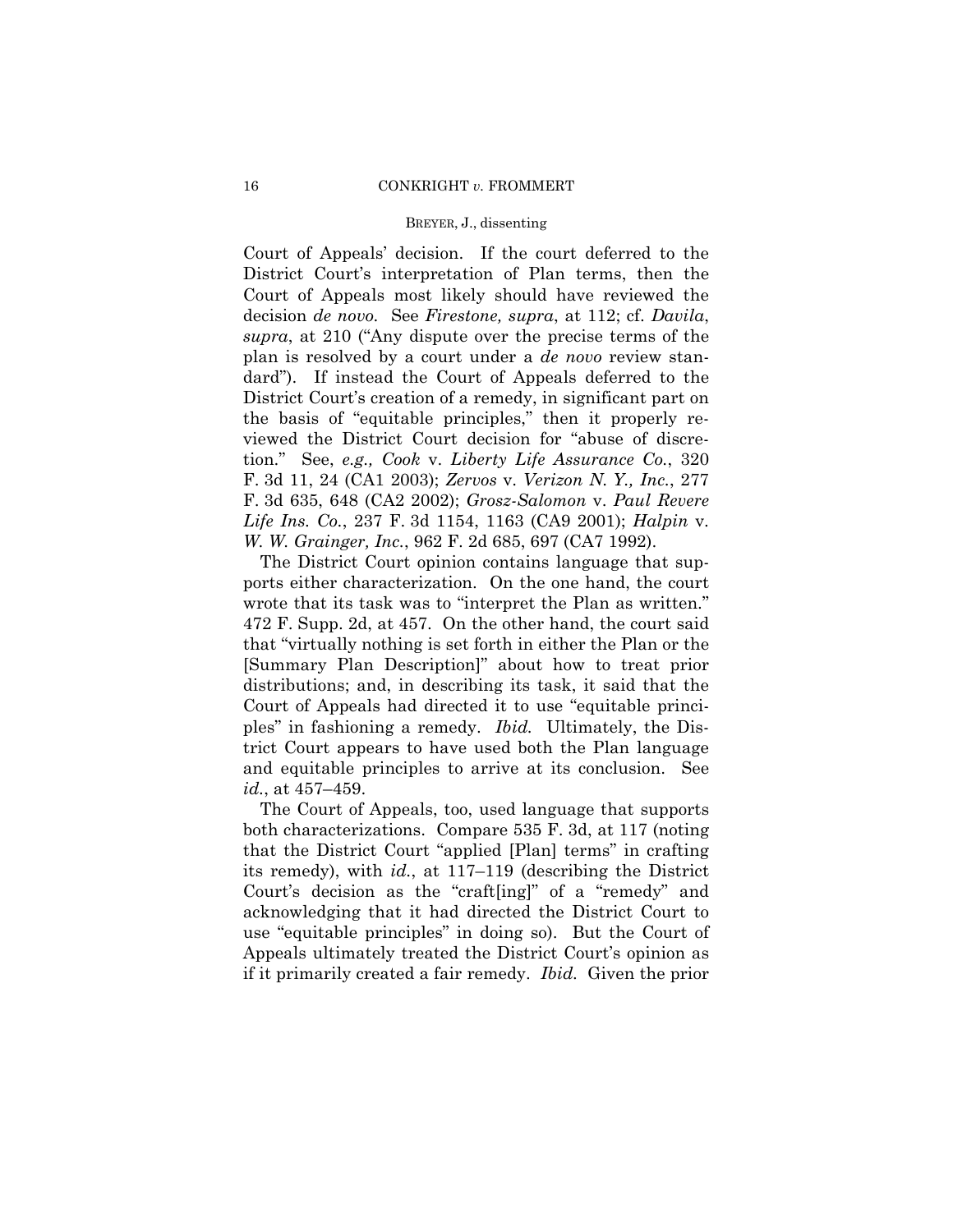Court of Appeals opinion's language, *supra,* at 6 (quoting 433 F. 3d, at 268), I believe that view is a fair, indeed a correct, view. And I consequently believe the Court of Appeals properly reviewed the result for an "abuse of discretion."

Petitioners argue that, because respondents were seeking relief under 29 U.S.C.  $\S 1132(a)(1)(B)$ , the Court of Appeals was, in effect, prohibited from treating the remedy as anything other than an application of a plan's terms. Brief for Petitioners 55–56; Reply Brief for Petitioners 3, and n. 8, 16–17. While this provision allows plaintiffs only to "enforce" or "clarify" rights or to "recover benefits" "*under the terms of the plan*,*"* §1132(a)(1)(B) (emphasis added), it does not so limit a court's remedial authority, *Great-West Life & Annuity Ins. Co.* v. *Knudson*, 534 U. S. 204, 221 (2002) (In §1132(a)(1)(B), "Congress authorized 'a participant or beneficiary' to bring a civil action . . . without referenc[ing] whether the relief sought is legal or equitable"). The provision thus does not prohibit a court from shaping relief through the application of equitable principles, as trust law plainly permits. See, *e.g.,* 2 Third Restatement §50, and Comment *b*, at 261 (discussing remedial options); Bogert & Bogert §870, at 123–126 (2d rev. ed. 1995). Indeed, a court that finds, for example, that an administrator provided employees with inadequate notice of a plan's terms (as was true here) may have no alternative but to rely significantly upon those principles. Cf. 29 U.S.C.  $$1104(a)(1)(D)$  (plan fiduciary must "discharge his dut[y]  $\ldots$  in accordance with the documents and instruments governing the plan insofar as such documents and instruments are consistent" with ERISA).

For these reasons I would affirm the decision of the Court of Appeals. And I therefore respectfully dissent from the majority's contrary determination.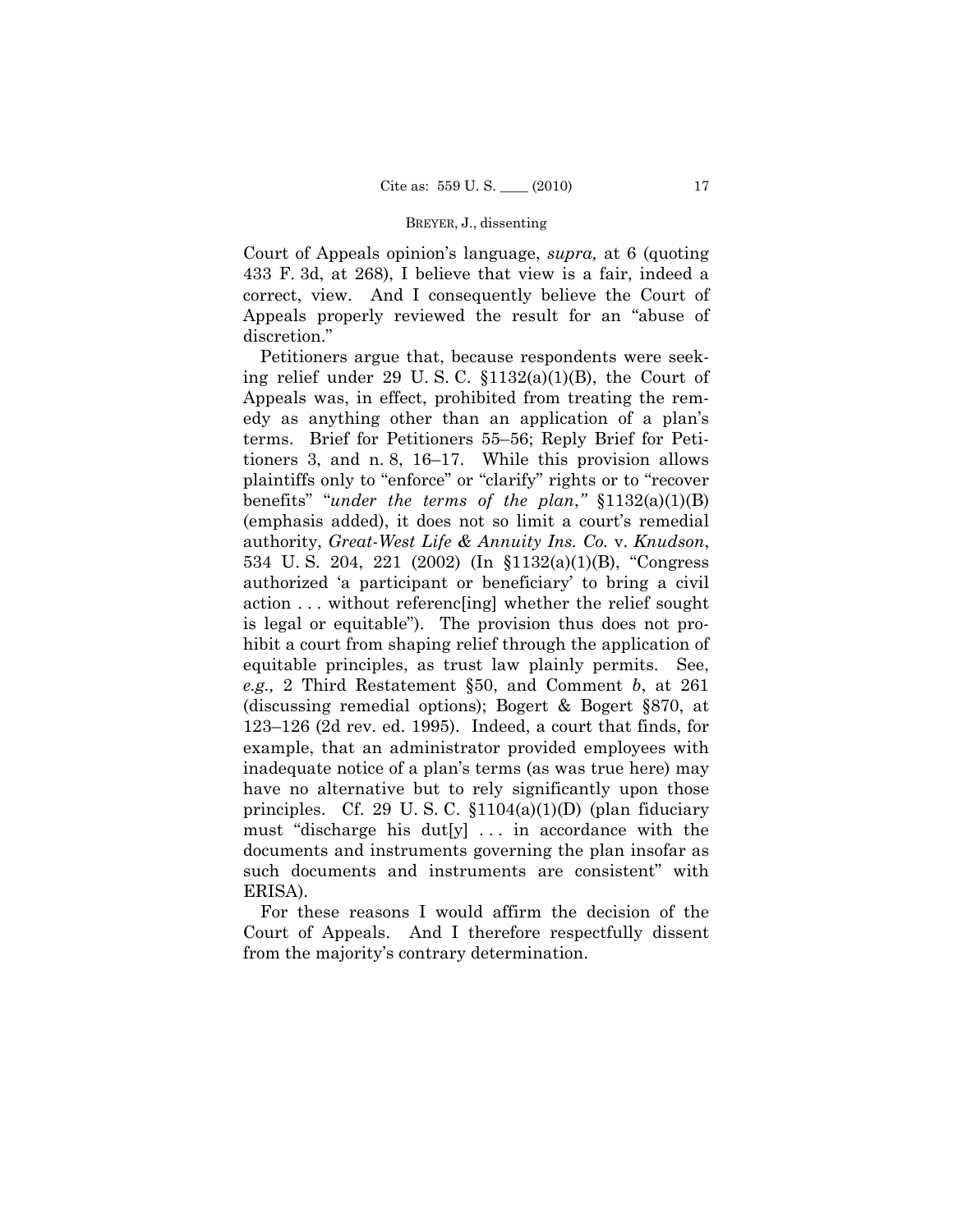#### Appendix to the opinion of BREYER, J.

### APPENDIX

# The "Phantom Account"

This Appendix provides a simplified and illustrative example of, as I understand it, how the "phantom account" works. For the purposes of this Appendix, I make the following assumptions: John worked at Xerox for 10 years from 1970 to 1980. At the time of his departure from Xerox, he was issued a lump-sum benefits distribution of \$140,000. He was then rehired in January 1989, and he worked for Xerox for 5 more years before retiring (until December 1993), earning \$50,000 each year of his second term of employment. I also assume that (1) Xerox's contribution to John's investment account was \$2,500 in 1989 (the last year such accounts were offered), (2) Xerox's contributions to John's cash and investment accounts are always made on the final day of the year, (3) the rate of return in John's cash and investment accounts is always 5 percent, and (4) annuity rates are also always 5 percent. (For the sake of simplicity, I treat all annuities as perpetuities, meaning that I calculate the present value of the annuities thusly: Present Value = Annual Payment/Annuity Rate.)

Given the above assumptions, John's pension upon his retirement would be  $$10,500$  per year  $$50,000 \times 1.4$  percent $\times$ 15 years), which has a present value of \$210,000 (\$10,500/5 percent). John's cash and investment accounts at the end of his fifth year would look as follows (While Xerox's ERISA Plan did not include cash accounts until 1990, each employee's opening cash account balance was credited with the balance of his investment account at the end of 1989. The figures for John's cash account in 1989 thus reflect the performance of his investment account. In addition, all numbers are rounded to the nearest hundred):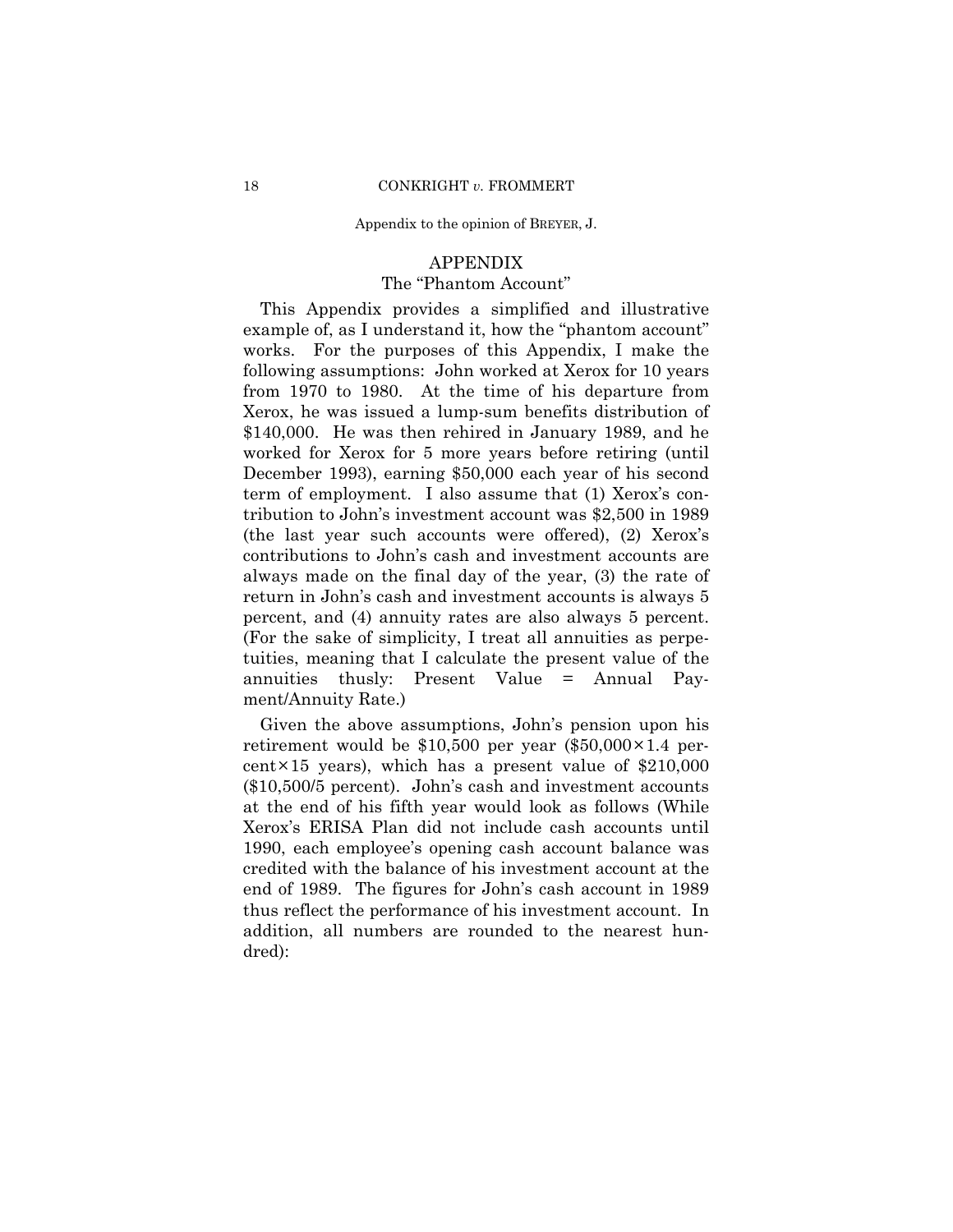| Year | (A)      | (B)      | (C)      | (D)       | (E)       | (F)      | (G)      | (H)       |
|------|----------|----------|----------|-----------|-----------|----------|----------|-----------|
|      | Inv.     | Inv.     | Inv.     | Inv.      | Cash      | Cash     | Cash     | Cash      |
|      | Account: | Account: | Account: | Account:  | Account:  | Account: | Account: | Account:  |
|      | Xerox    | Accrued  | Phantom  | Total     | Xerox     | Accrued  | Phantom  | Total     |
|      | Contri-  | Since    | Account  | (Columns) | Contribu- | Since    | Account  | (Columns) |
|      | butions  | Return   |          | $B+C$     | tions     | Return   |          | $F+G$     |
| 1989 | 2,500    | 2,500    | 217.200  | 219.700   | 2,500     | 2,500    | 217.200  | 219.700   |
| 1990 | $\Omega$ | 2,600    | 228,000  | 230,700   | 2,500     | 5,100    | 228,000  | 233.200   |
| 1991 | $\Omega$ | 2.800    | 239.400  | 242,200   | 2.500     | 7,900    | 239,400  | 247.300   |
| 1992 | $\Omega$ | 2.900    | 251,400  | 254.300   | 2.500     | 10,800   | 251.400  | 262,200   |
| 1993 | $\Omega$ | 3,000    | 264.000  | 267.000   | 2,500     | 13,800   | 264,000  | 277,800   |

Appendix to the opinion of BREYER, J.

Now, as far as I understand it, John's retirement benefits are calculated as follows, see 433 F. 3d, at 260:

*First*, the Plan Administrator would choose which of John's three accounts would yield him the greatest benefits. In making this comparison, the Plan Administrator would assume that John had never left Xerox when calculating John's pension. The Plan Administrator would also assume, when calculating the value of John's cash and investment accounts, that the lump-sum distribution John had received from Xerox had remained invested in his accounts. (In other words, the Plan Administrator would include the "phantom account" in his calculations. The total value of this phantom account in 1989, when John rejoined Xerox, is equal to John's lump-sum distribution of  $$140,000\times1.05^9$ , or approximately \$217,200.)

The Plan Administrator would thus compare John's pension, column D, and column H to determine John's benefit. As you can see above, column H provides the greatest benefit, so John's cash account would be used to calculate the benefits he would receive upon retirement.

Second, the Plan Administrator would "offset" John's prior distribution against his current benefits to determine the amount of benefits John would actually receive. Thus, the Plan Administrator would take the "total" value of John's cash account, including the "phantom account" (\$277,800), and subtract out the value of the "phantom